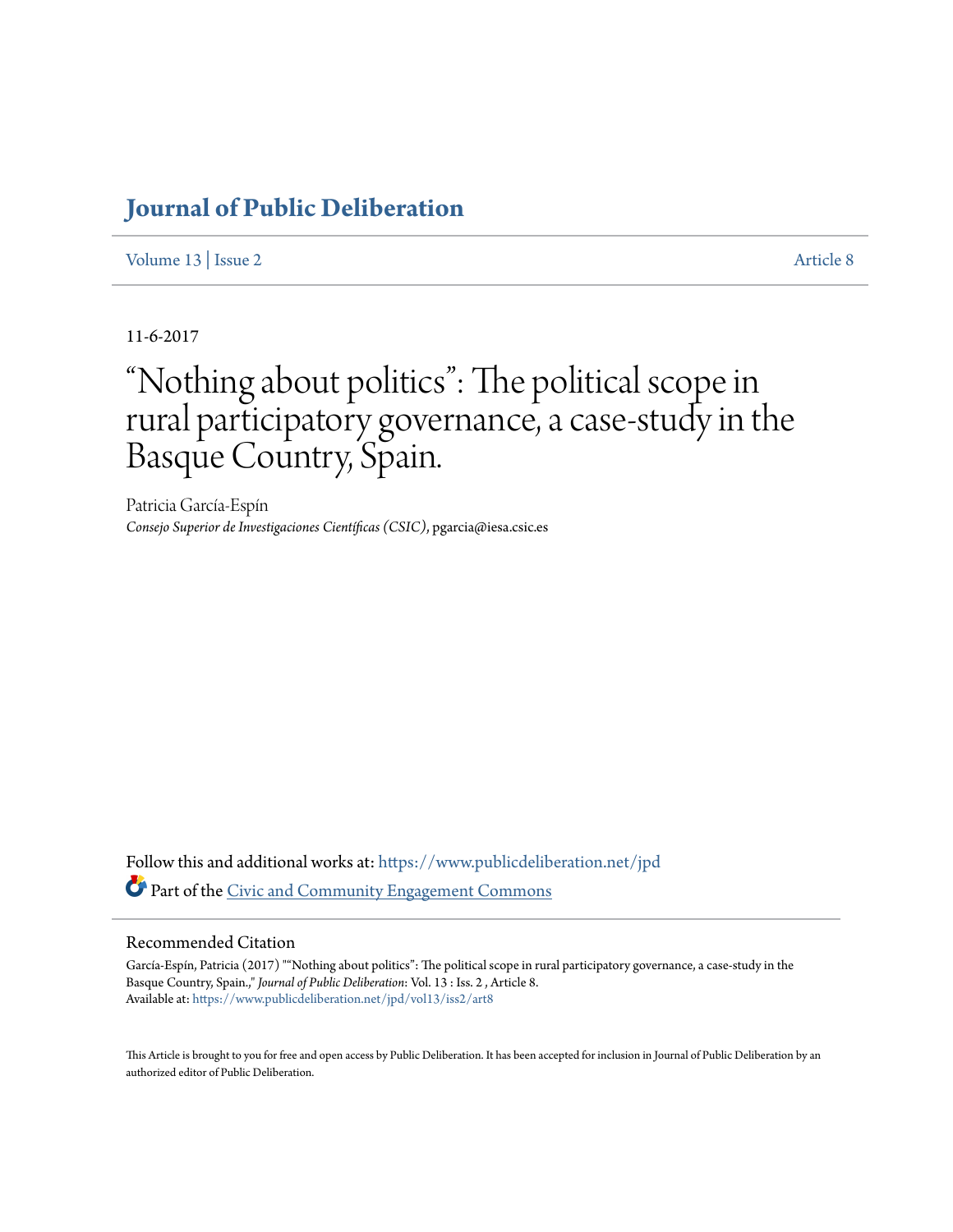"Nothing about politics": The political scope in rural participatory governance, a case-study in the Basque Country, Spain.

# **Abstract**

Participatory mechanisms are understood as settings for citizens' political engagement. However, participants frequently depict these institutions as nonpolitical. In this paper, the political scope of participatory institutions is examined through a case-study of town meetings (*concejos abiertos*) in the Basque Country (Spain). Through ethnographic observation and interviews with 53 participants, we analyze how participants deal with public issues, and how they limit or expand the political scope of their participation. In concejos, participants talk about "small deliberation" issues such as sewers or water installations. They reject partisan issues in their everyday engagement. However, they cultivate a culture of self-management, and embark on political campaigns on selective issues. The political scope of this institution is opened and closed by participants according to cultural and organizational conditions. In the end, small deliberation on community issues can be a basis for further engagement on broader political concerns. Small deliberation –if sustained over time- is not as small as it seemed initially.

# **Author Biography**

Patricia García-Espín is PhD in Political Science at the Autonomous University of Barcelona (Spain). She has also studied at the University of California (Santa Cruz), and she has master degrees in History and Political Analysis. She has obtained a PhD in Political Science from the Autonomous University of Barcelona and she works in the Spanish National Reseach Council (Consejo Superior de Investigaciones Científicas). Her research focuses on participatory democracy, participatory cultures and public attitudes towards participation. She also works with a variety of qualitative methods (focusgroups, interview-based case-studies, and political ethnography).

# **Keywords**

Participatory democracy, deliberation, community engagement, political scope, town meetings

# **Acknowledgements**

The author would like to thank Joan Font Fàbregas and Ernesto Ganuza Fernández for the inspiration, encouragement, and the criticism they provided throughout the evolution of this work.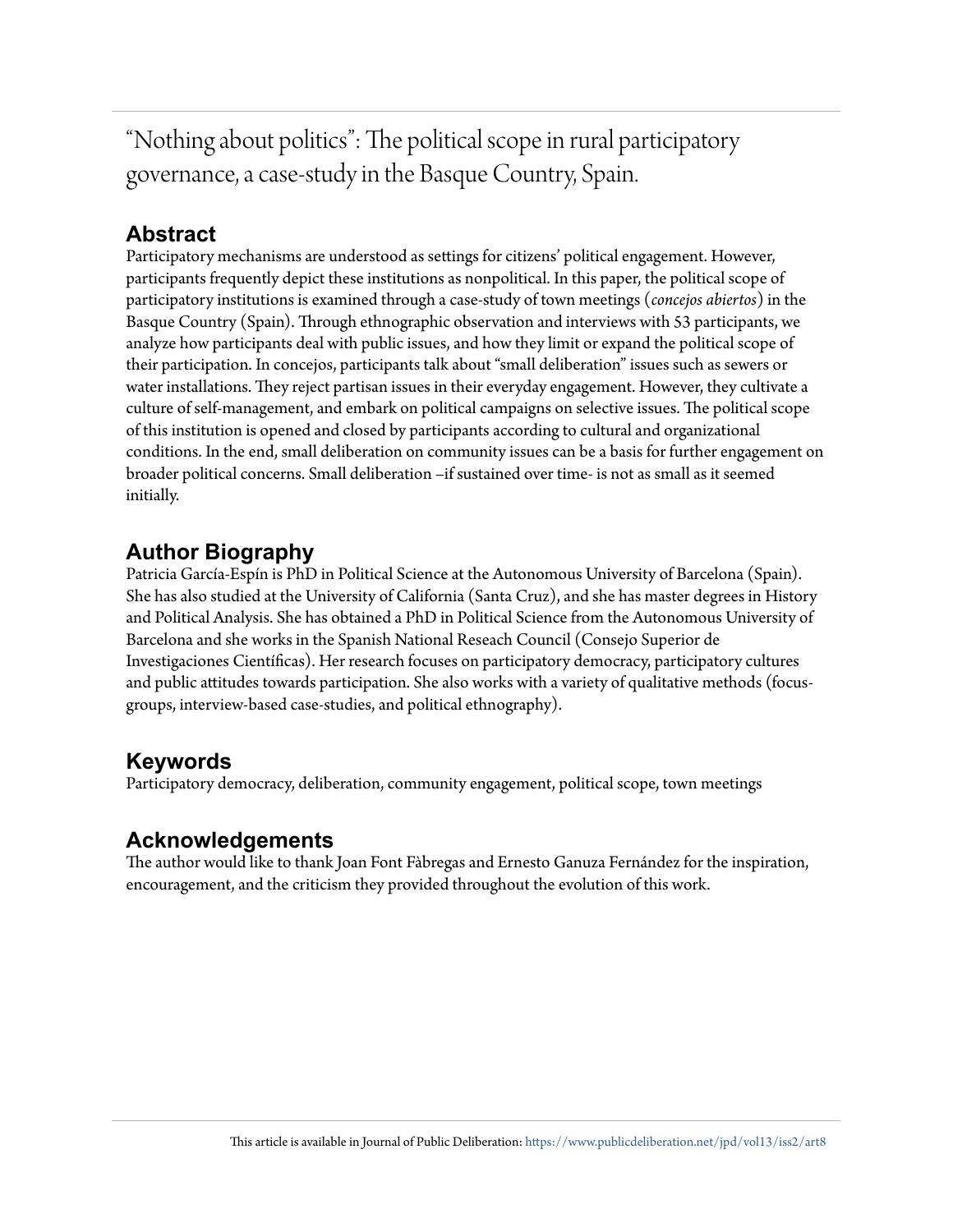#### **Introduction**

"There is nothing, nothing, nothing about politics. … You don't know who strips to each [political] side. We never talk about that" (M. R., participant in a *concejo abierto*).<sup>1</sup> Maria Rosa is a farmer who was engaged in a town meeting in a rural community in Araba (Basque Country, Spain). Two years before, she started attending meetings and acquired such extensive knowledge of the rules and the daily procedures that she was elected to the administrative board by her neighbors. Like Maria Rosa, other participants in this participatory institution believe it to be strictly non-political. In other settings of community engagement such as participatory budgeting assemblies and neighborhood associations, participants also believe that they are not playing politics (Baiocchi, 2005; Ball, 2005; Talpin, 2012). At the core of this belief is the idea that broader political issues should not be addressed in settings dedicated to small deliberation on community problems (Ganuza & Francés, 2012).

The political scope of participation, like the range of issues which are addressed, is not something that can be deduced only from the institutional design and the list of powers formally attributed to the participatory institutions. It also depends on the cultural frame assumed by participants. As Baiocchi (2005) noted regarding Porto Alegre's participatory budget (PB) process, participants found it unacceptable to speak about political issues in assemblies, as they were committed to solving community problems in a practical sense. Talpin (2012) noticed the same thing in several European cases. In *concejos abiertos* (rural town meetings in Araba) most of the issues that come under the title of "politics" also sit uneasily with the participants. Like Maria Rosa, other participants think that politics should stay away.

Through a case-study in the *concejos abiertos* of Araba, we analyze the political scope of a community-based participatory institution. I will show how participants understand and confer meaning to this participatory setting, a highly empowered institution of rural governance. As we will observe, within the cultural framework of "politics-away," participants distinguish themselves from party politics, making space for their own decision-making; they limit potential conflict, divisions, and promote inclusiveness; and they sustain collective action, even on broader political issues such as environmental concerns. The focal point of the paper is that participants use selective depoliticization as the best approach to sustain community engagement.

1

 $<sup>1</sup>$  This is a piece of an interview conducted in May 2015.</sup>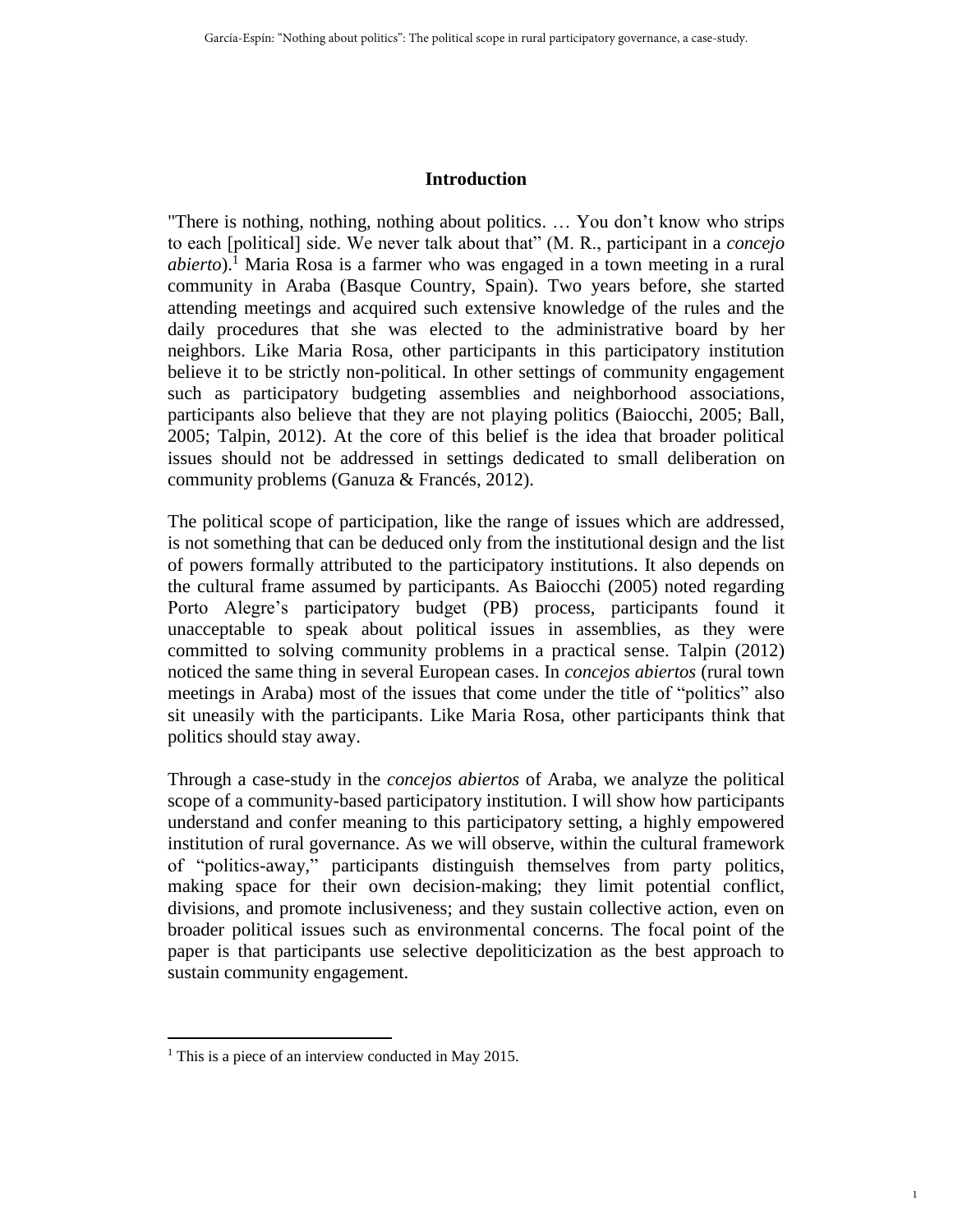This argument is developed in four sections. First, it is situated in the literature of civic engagement and politicization. Second, the case-study (*concejos abiertos*) is described, along with the methods (ethnographic observation and interviews with 53 participants). Third, the findings section shows how participants draw up a framework based on the rejection of politics while, occasionally, politicizing selected issues. Finally, I explain how small deliberation can lead to collective action in broader public concerns.

## **Politics in Community-Based Institutions**

Many participatory processes are set in neighborhoods and local communities. In many cases, the questions they address can be defined as "small deliberation": People discuss narrow community issues that do not affect the society in general (Ganuza & Francès, 2012, p. 171). Small deliberation is about tiny public works, minor reforms, sporadic cultural events, parks, pavements, public lighting, etc. It is not about general policies and reforms that affect the entire society. In many cases, such as participatory budgeting assemblies, the political scope has been called into question. Participation is limited to scarcely influential issues (Baiocchi & Ganuza, 2014; Polletta, 2014).

The political scope of participatory institutions refers to the issues which are discussed and addressed in that context. 2 It involves the spectrum of issues that participants engage in. The political scope does not depend only on formal attribution of powers, for participants perform a cultural framing as active agents of the process. Participants may define a participatory device, nominally, as something political (or not), establishing *cultural labels*. Also, they assume a *thematic spectrum* on which they can act and deliberate. This spectrum can be restricted to local issues affecting only themselves or to broader public issues.<sup>3</sup> Hirschman (1982, p. 79) talks about "first order" aims, which imply quotidian needs, and "second order" aims related to morals, justice, and the social order.

<sup>&</sup>lt;sup>2</sup> Politicization means transforming individual concerns into collective issues that can be discussed at a level of generality (Boltansky & Thèvenot, 1999). Public-spirited issues would be those "first, open to debate, and second, devoted to questions about the common, public good, without blindly excluding questions of oppressions and differences of opinion" (Eliasoph, 1998, p. 13). Participatory processes deal with public issues, even when they are restricted to community problems like public works, small infrastructures, or cultural or leisure activities.

 $3$  As Funes argues (1995, p. 308), state institutions are characterized by their attempt to reach universality, that is, the generality of issues concerning an entire community. In opposition, civil society groups are dedicated to specific problems, territorial zones, or temporary questions. This "universal" approach is a relevant standard in the definition of political institutions and organizations.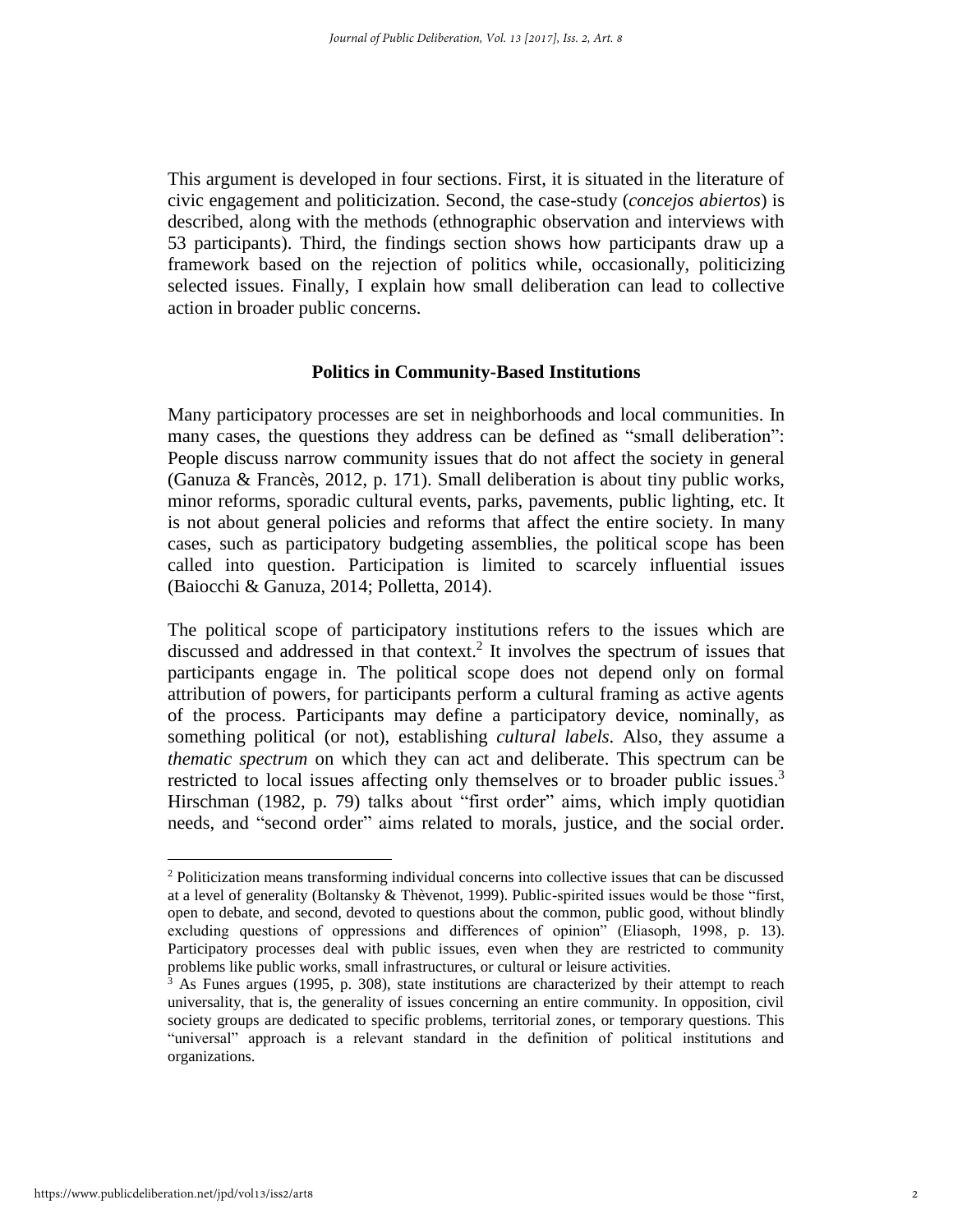Baiocchi and Ganuza (2017) also talk about first-level concerns as immediate basic needs, and second-level concerns, which imply social justice, redistribution, or institutional arrangements. <sup>4</sup> The political scope of a participatory setting comprises cultural labels applied by participants and debatable issues assumed by them, which delineate the ambition of the institution.

Citizens assume ideas on participatory institutions and their political scope. They share ideas on already existing or imagined institutions (Font, Navarro, Woijzieszak & Alarcón, 2012; García-Espín, Ganuza & de Marco, 2017; Hibbings & Theiss Morse, 2002). They also evaluate the processes they have experienced (Font and Navarro, 2013). As Röcke (2014) shows, shared notions may constitute "cultural frames," defined as "specific combinations of ideas that, like a picture frame, includes certain elements, but leaves others out" (p. 20). These frames can be shared and promoted by policy-makers, practitioners, and scholars (being reflected in regulations, political manifestos, publications, institutional designs, etc.). But frames are also produced by ordinary participants, resulting from the combination of ideas they hold, assume, or accept on a given institution (Luhtakallio, 2012). These frames contain "styles of engagement," informal standards on how participation and deliberation should be practiced, which topics are acceptable, and which debates are not (Talpin, 2012).

First, participants are active agents, and they engage in the cultural definition of the political scope (see Townsend, 2006). <sup>5</sup> Participants can label an institution as nonpolitical because it is perceived far from the main state institutions in imaginary maps of politics (Hamidi, 2010). This labelling process implies "hard intersubjective work" (Eliasoph, 1997; 1998) for participants defending these labels in meetings, sharing them with neighbors and friends, explaining them to newcomers, etc. Labelling participatory devices as nonpolitical requires a lot of cultural work, taking into account that these places are closely attached to the local state. This happens particularly when popular definitions of the political are limited to partisan issues (Rosenberg, 1951; Vázquez, 2011). For example, this cultural labelling was observed by Baiocchi (2003; 2005) in his study of participatory budgeting (PB) in Porto Alegre. Participants stated that PB assemblies were not part of politics, but a piece of a separated "community

<sup>4</sup> According to Baiocchi & Ganuza (2017), second-level concerns are addressed in "[t]he discussions about the general principles that guide more specific discussions" (p. 146).

<sup>&</sup>lt;sup>5</sup> As Townsend argues in a case-study of a town meeting, "Agents can widen scenes only so far; each community draws the circumference of permissible symbolic action differently. Each community has discursive norms for interaction. In the land-use debate in Amherst, the performance of widening a scene indirectly orients listeners as being swept in a broad environmental movement."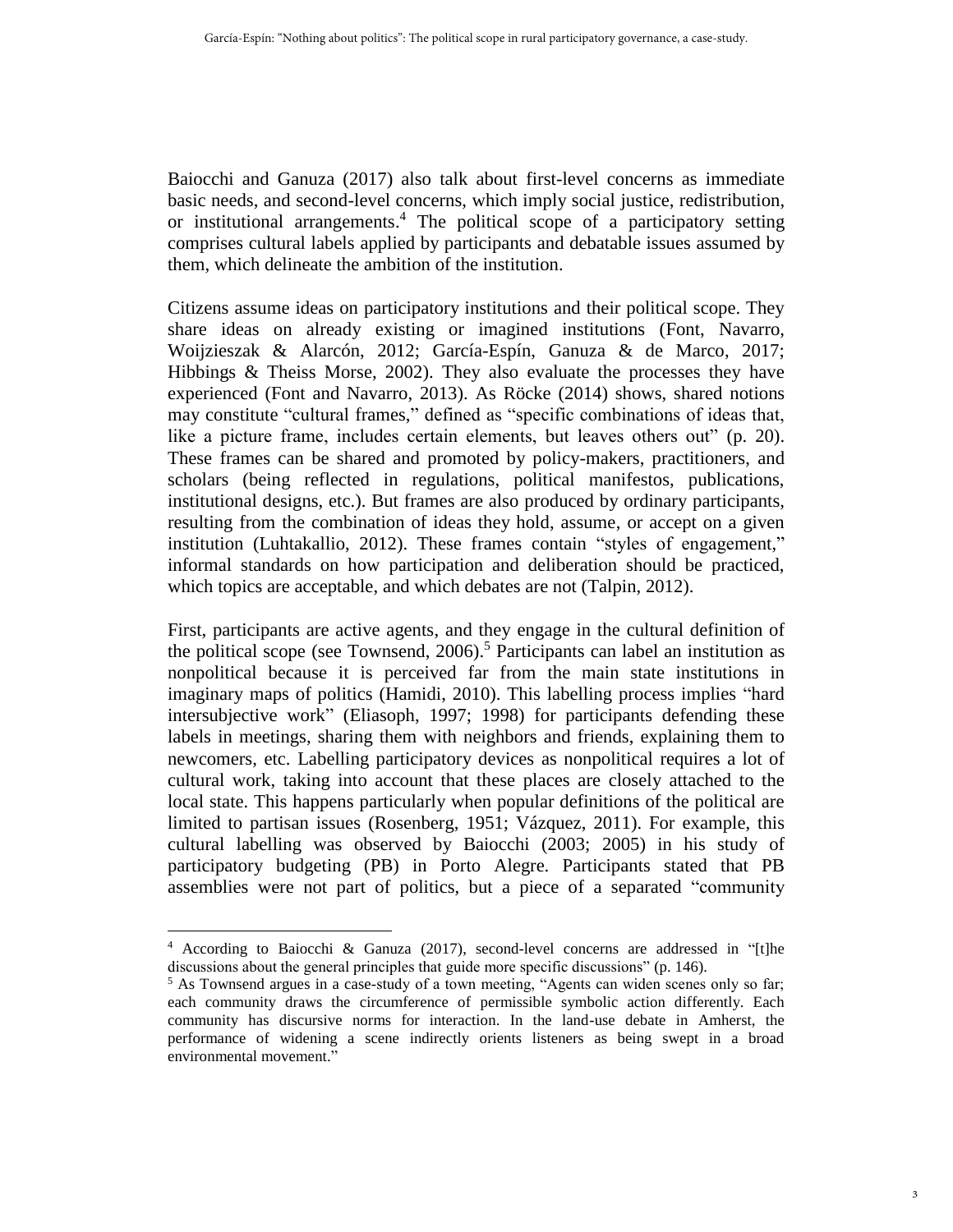engagement world." Participants draw a distinction between the self (participants) and the others (politicians and parties). Ordinary people were developing their identities as new decision-makers.

Negative conceptions of politics can also drive participants to separate their grassroots activity from that of governments and parties. Political disaffection is a major cultural trend in occidental countries like Spain (Klingemann, 2014; Torcal et al., 2003; Torcal & Montero, 2006). Citizens may embody these feelings and try to avoid identifying their participatory activity with party politics, thus justifying the different nature and possibly the superior aspect of their performance. For example, in some cases of community engagement, activists define themselves as nonpolitical because they hold critical views of mainstream political actors whom they consider corrupt (Baiocchi et al., 2015). However, this does not imply that these activists do not play politics. They develop etiquettes for self-identification that mark their boundaries with respect to other public actors (Eliasoph & Lichterman, 2003).

Second, participants can avoid political concerns due to organizational reasons. The political scope of participatory institutions might not be only a question of labels and cultural identity; it also may be related to practical problems of collective action. Some political debates can endanger the group's cohesion and solidarity. Dynamics of conflict, cost-benefit assessment, social inclusion, and group survival may influence which issues are raised and which are left aside.

On the one hand, the hypothesis of conflict says that people try to avoid political disagreement for the personal (emotional and material) costs it implies. In heterogeneous groups, political disagreement can be perceived as too expensive (emotionally and materially) because of the daily contact between rivals.<sup>6</sup> On the other hand, some individuals (and specific groups) can be more sensitive to political conflict depending on their resources and their political culture.<sup>7</sup> For example, in some civic groups in North America, participants make strong efforts to avoid political conversations, suppressing potential disagreement and preventing bitter discussions (Eliasoph, 1997; 1998). <sup>8</sup> Similarly, in a classical study of a town meeting in New England, Mansbridge (1983) showed that

<sup>6</sup> For example, in social capital studies, it is observed that citizens are less willing to engage in political deliberation in heterogeneous networks because it can be a source of conflict (Mutz, 2006; Wojcieszak, 2011).

<sup>&</sup>lt;sup>7</sup> Citizens who are more sensitive to conflict are less likely to prefer direct democracy (Alarcón & Woijcieszak, 2012; Hibbings & Theiss Morse, 2002), and to engage in some face-to-face political activities (Ulbing & Funk, 1999).

<sup>&</sup>lt;sup>8</sup> The author specifies that this culture of avoiding politics is not only a problem of collective action in groups but a broader culture of political apathy.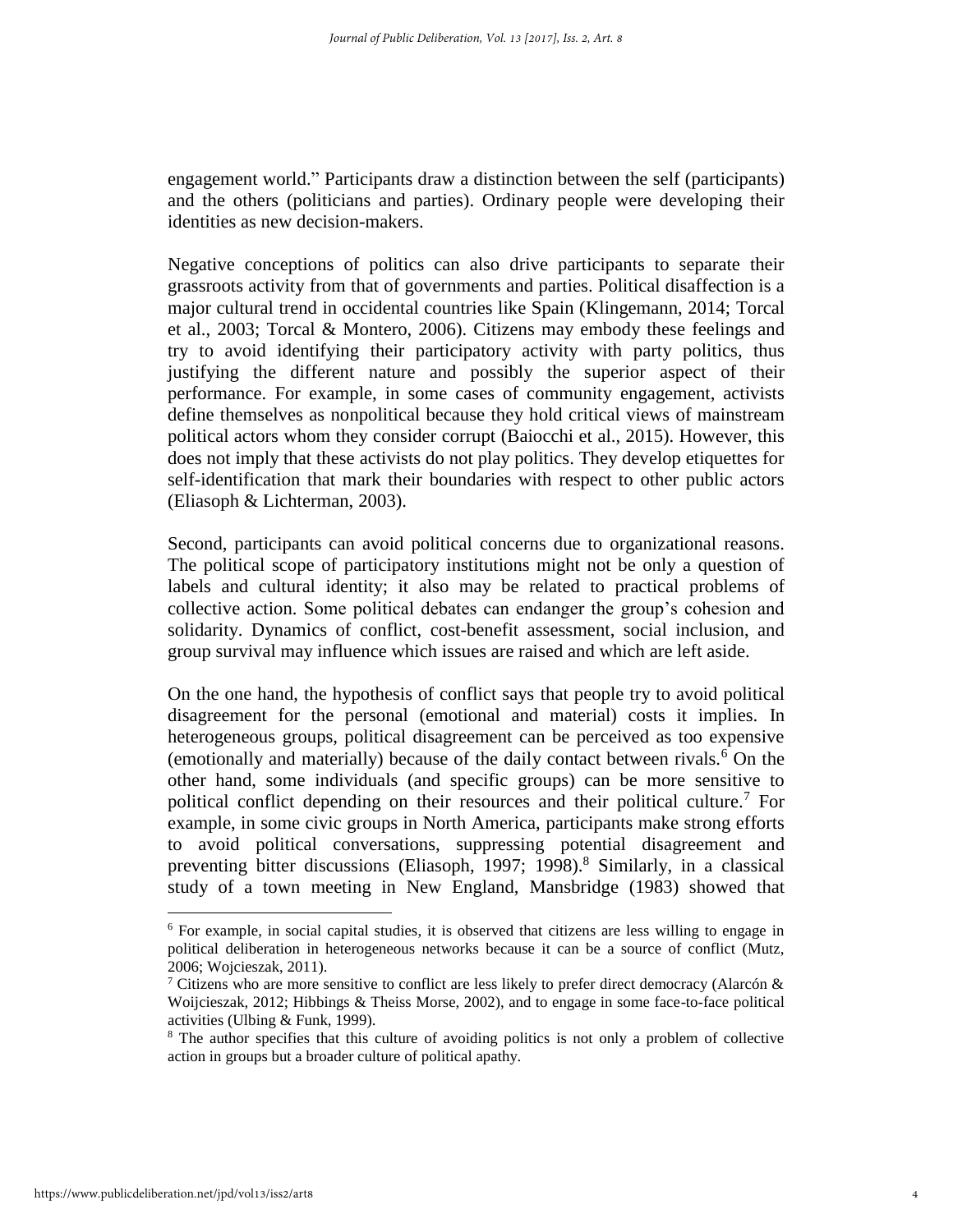neighbors avoided controversial issues in order to maintain a basic "friendship." The sustainability of a participatory setting may depend on the suppression of highly controversial issues that may jeopardize living (or engaging) together. However, other studies on town meetings (Bryan, 2010) argue that conflict may increase the stakes, making participation more attractive.<sup>9</sup>

Related to that, the inclusion of diverse (and unequal) citizens may also involve some work limiting controversial issues. The suppression of difficult debates can be productive if the institution is open to all citizens, with heterogeneous political backgrounds or no political backgrounds at all. As it has been found in cases of participatory budgeting in Europe, these settings can be formally inclusive (allowing the presence of all residents), but they also might include strong cultural barriers (Talpin, 2012, p. 100), such as identification with a specific partisan subculture. Practical strategies, including neutrality and avoiding partisan framings, can facilitate the mobilization of diverse citizens and the in-group cohabitation.

However, this can happen at the cost of avoiding relevant questions of social justice. For example, in a case of watershed councils in India, the political scope was limited to small technical problems in water management (Chhotray, 2004). "Neutral" technical solutions and consensual procedures adapted to small aseptic solutions. By avoiding conflict-producing issues, the wealthiest participants avoided the discussion on power relationships and land tenure, which was the main conflict in the area. To include diverse people from a class point of view, some political issues had to be avoided.

Overall, the political ambition of a participatory institution is not a simple question. It is not only the result of formal attributions of powers. As it has been noted, participants' cultural identifications might be relevant. Also, other organizational aspects (internal conflict, inclusion, and the sustainability of engagement) should be taken into account. This is especially relevant in community-based institutions since they are (normally) provided with limited powers. Their political ambition, however, might be more complex than the list of formal powers attributed to it.

## **Concejos Abiertos in rural Araba**

This research is focused on a case study of town meetings (*concejos abiertos*) in rural Araba (Basque Country). In Spain, participatory policies spread in the 1980s

 $\overline{a}$ 9 In this study, contested issues work as a sort of "magnet" for participants, who feel more compelled to attend if such issues are on the agenda (Bryan, 2010).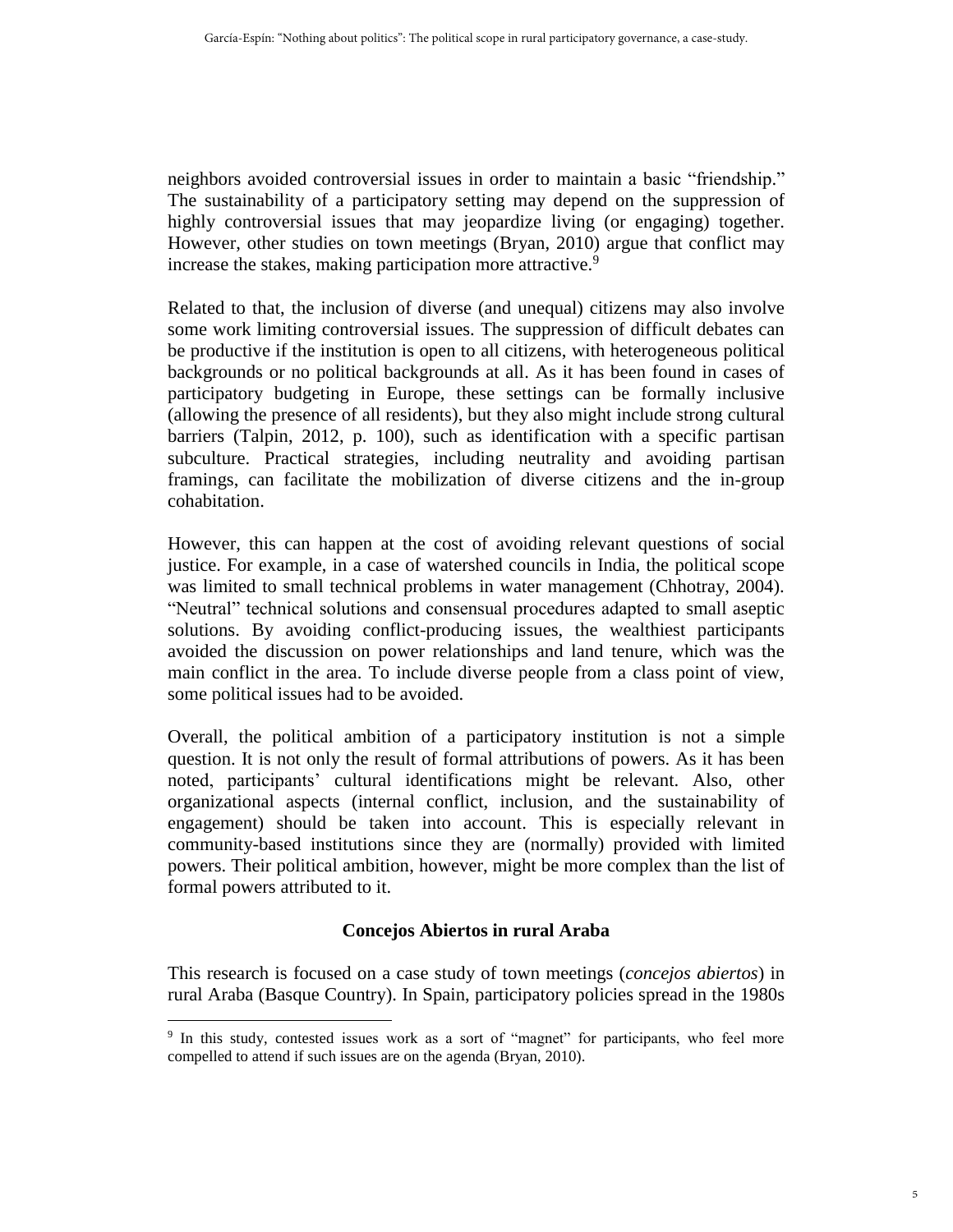and '90s mostly in urban contexts (Font, 2001; Navarro, 1999; Villasante, 1995). However, rural town meetings (*concejos abiertos*; *concejos* from now on) had existed for centuries as a traditional form of neighbors' self-management in small municipalities (Orduña, 1994). They are comparable to the Swiss *landsgemeinde* (Barber, 1974) and the *town meetings* in New England (Bryan, 2010; Mansbridge, 1983; Zimmermann, 1999). *Concejos* were transformed with the development of local autonomy and municipal democracy. They were regulated in 1995 as a participatory institution open to all adults in rural communities in Araba. They became a key institution for participatory governance and rural sustainability (Ajangiz, 2015; Ajangiz & Blas, 2008; Argote, 2009).

Concejos are especially widespread in Araba. $10$  In this province, people are mainly concentrated in the head city of Vitoria, while the rest of the territory is mushroomed into small rural communities. Three hundred and twenty villages of various sizes (from several dozen to 200 people) form a rural network around the main city (Camarero & Oliva, 1999). This is not rural in a traditional sense, for many people travel for work or for leisure to the city, spending a substantial part of their lives there. This rural habitat is "mixed" (rural but urbanely connected) and the same can be said about the economy of Araba, which featuers a mixture of heavy industry, research and development-based business, agriculture and livestock (Ruiz & Galdós, 2002). It is the wealthiest and the most developed (in terms of HDI) province in Spain, with the most developed rural area as well. All in all, the region is considered a "small Switzerland."

Regarding the political context, Araba, like the Basque Country, has been marked by nationalism and a deep center-periphery tension with the Spanish State (Jeram & Conversi, 2014; Lecours, 2007; Zirakzadeh, 2009). After the *Transition*, the political arena has been characterized by a two-dimensional cleavage: Basque nationalism vs. Spanish constitutionalists/right vs. left wing (Leonisio, 2015). Four political parties have dominated<sup>11</sup> a scenario characterized by fragmentation and political polarization. In Araba, this tension has leaned slightly toward statewide constitutionalist parties with several electoral victories by the right-wing *Partido Popular* (Llera, Leonisio, García y Pérez, 2011). However, this trend is not uniform, and there is a political gap between the urban and the rural areas. As

<sup>10</sup> The southern Basque province, which has a population of 323,600 (*Instituto Nacional de Estadística*, 2015).

<sup>11</sup> The main political parties, historically, have been *Partido Popular* (right-wing Spanish constitutionalism), *Partido Socialista Obrero Español* (moderated left-wing constitutionalism), *Partido Nacionalista Vasco* (PNV) (conservative and Basque nationalism), and *BILDU* (with different denominations over time, it is the main conglomerate of left-wing Basque nationalists). New parties have emerged in recent years.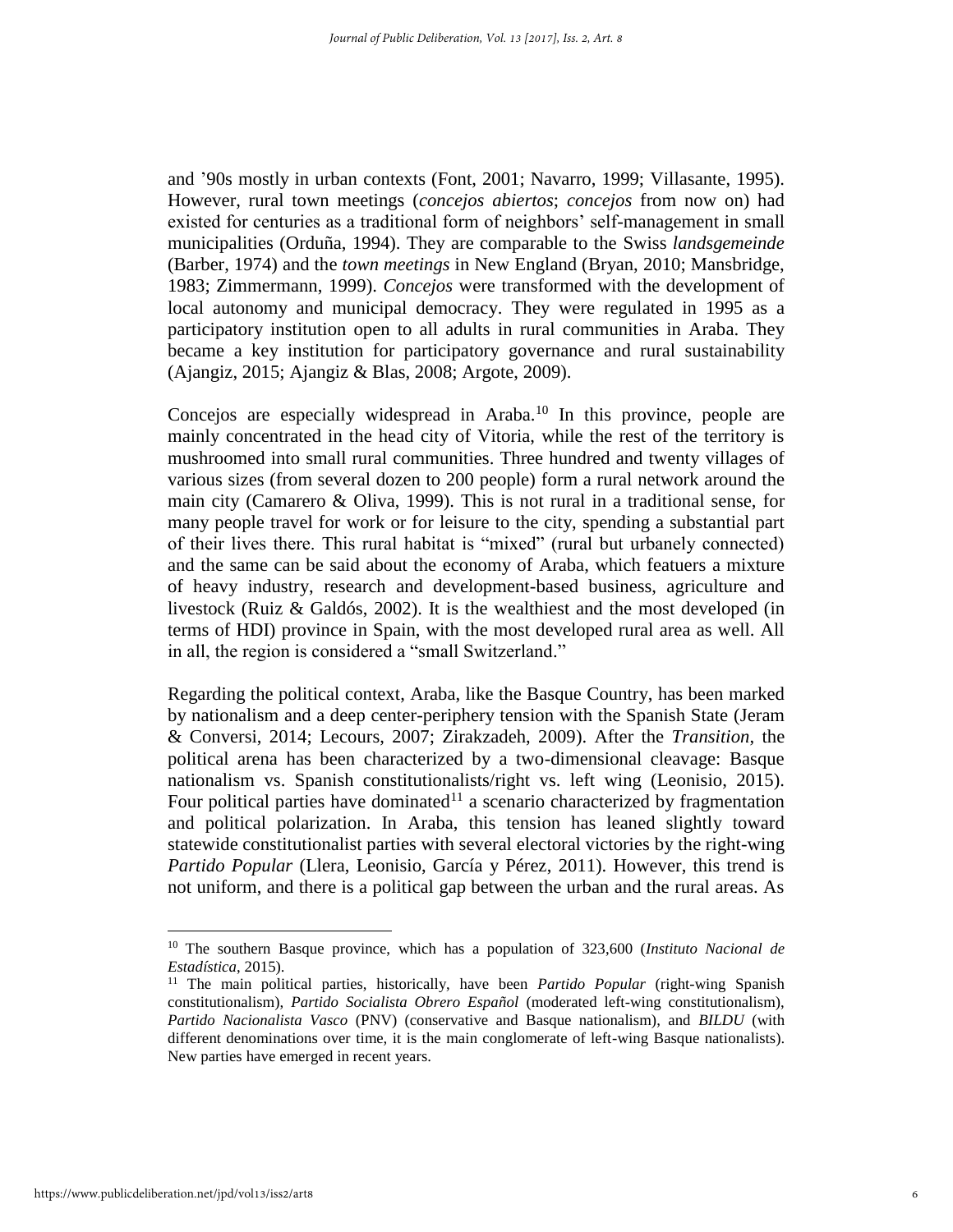seen in Table 1, in the urban area of Vitoria, statewide constitutionalist parties have prevailed by slight margins until now. By contrast, in rural areas (Zuia-Salvatierra-Añana, Ayala-Aira), right and left nationalists have been dominant.

|                     | Vitoria-Gasteiz<br>(urban) |       | - Zuia-Salvatierra-Añana<br>(rural) |       | Ayala-Aiara<br>(rural) |       |
|---------------------|----------------------------|-------|-------------------------------------|-------|------------------------|-------|
|                     |                            |       |                                     |       |                        |       |
|                     | 2011                       | 2015  | 2011                                | 2015  | 2011                   | 2015  |
| $PP*$               | 30.0%                      | 30.2% | 19.7%                               | 13.2% | 11.0%                  | 6.1%  |
| PSOE*               | 19.3%                      | 12.1% | 10.2%                               | 8.0%  | 9.8%                   | 8.8%  |
| $PNV**$             | 19.7%                      | 16.9% | 31.1%                               | 37.5% | 32.9%                  | 33.6% |
| BILDU <sup>**</sup> | 18.3%                      | 19.8% | 23.9%                               | 24.8% | 35.0%                  | 31.4% |
| <b>Other</b>        | 12.8%                      | 21.1% | 15.1%                               | 16.6% | 11.4%                  | 20.1% |
|                     | 100%                       | 100%  | 100%                                | 100%  | 100%                   | 100\% |

# **Table 1. Local Vote in Municipal Elections (2011-2015) (urban/rural areas)**

*Source: Author's elaboration, data from the Security Department, Basque Government*.

\*Spanish state-wide constitutionalist parties/ \*\*Nationalist parties.

Concejos are located in rural areas where left and right-wing Basque nationalists have strongholds. Basque nationalist culture is an unavoidable aspect of rural communities.

Political polarization around the national cleavage also has been a strong constraint. For 40 years, the insurrectionist organization ETA (Euskadi Ta Askatasuna, *Basque Homeland and Freedom*) has used violence to favor independence from Spain (Funes, 1999; Tejerina, 2001). Since 2011, political violence has ceased and ETA has demobilized, opening a totally new scenario defined by peace agreements and increasing social reconciliation (Jeram & Conversi, 2014). Apart from hundreds of victims, violence and repression has produced a highly polarized society, especially in rural areas, with neighbors standing on different sides of the conflict. Though my study was conducted at a time (2012-2015) when peace agreements were being consolidated, polarization was still felt in concejos.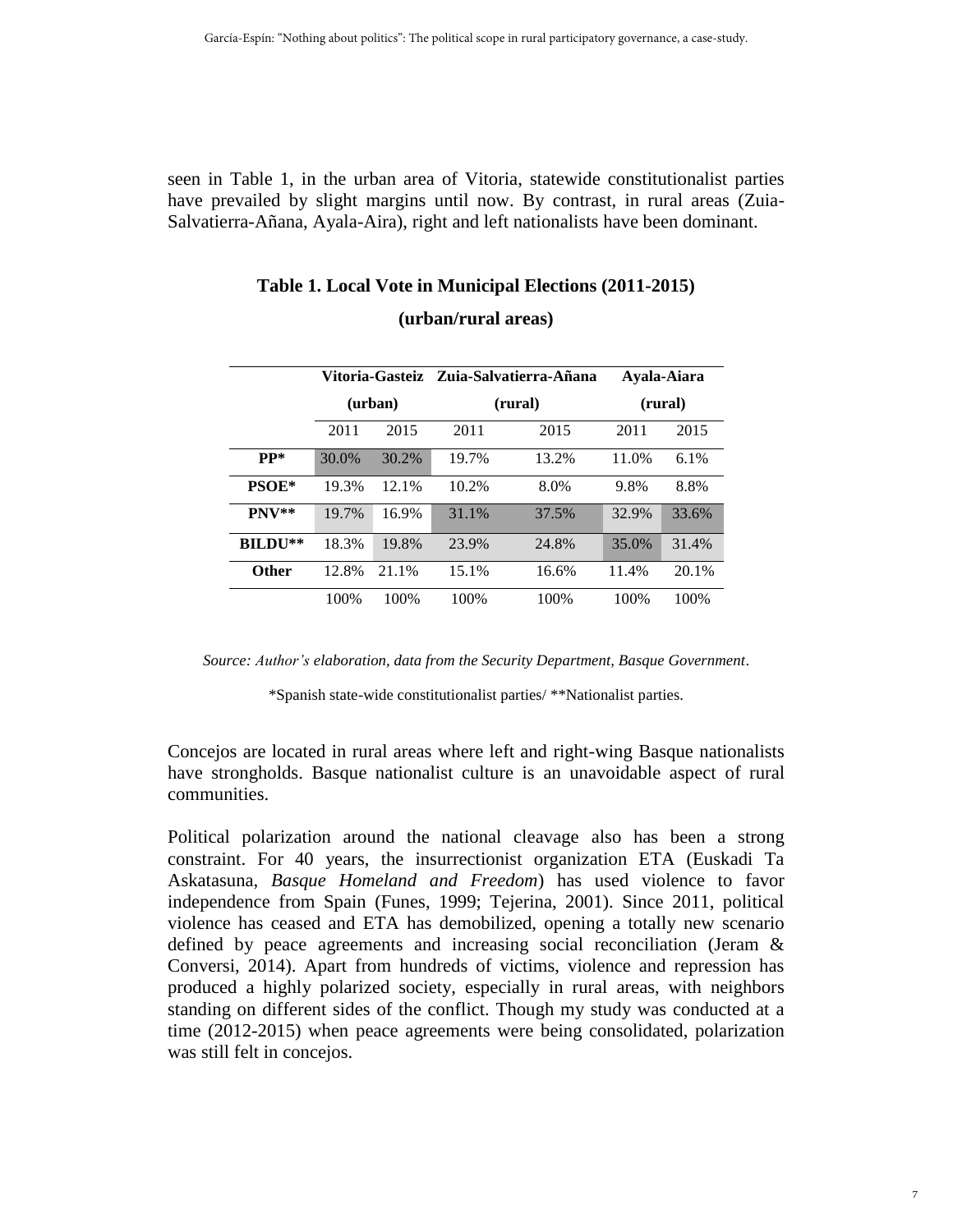Concejos are part of a strong local administration. Basque local administrations had, historically, relevant powers (Razquin, 2014). In Araba, concejos are the focal institution of rural governance (Ajangiz, 2015; Ajangiz & Blas, 2008; Argote, 2009), the maximum authority in small villages.<sup>12</sup> Each concejo consists of a neighbors' assembly (open to all adult residents) which meets once every three to four months. It is led by the administrative board (president, secretary, and two assistants), which officiates at the assemblies. Members of the board are chosen every four years in a special local election. Assemblies make binding decisions on all the local issues (except urban planning and new taxes), including public works, cultural activities, leisure facilities, any communal properties, public forests, basic services (water and electricity), economic activities (business licenses), land expropriations, management of public facilities, roads, and patrimony, etc.<sup>13</sup> Participants in assemblies make all decisions regarding those issues. Concejos are a fairly empowered participatory institution.

The administrative board (and specifically the president) lead assemblies. The presidents mediate in frequent negotiations with other institutions (see Graph 1), such as the provincial government and the municipal governments.<sup>14</sup> In areas like public works, concejos are dependent on the funding of the province and the municipality. Once a year, for example, the provincial government (*Diputación Foral*) issues calls for projects through different funding programs (FOFEL, minor works fund, promotion of neighborhood relationships fund), and assemblies discuss projects in a sort of participatory budget at the regional level. They are assisted by the *Asociación de Concejos de Araba* (ACOA) and the *Asociación de Concejos de Vitoria* (ACOVI), which are two associations established to defend and support participants in concejos in their daily work.

<sup>12</sup> Concejos are regulated by the Spanish Constitution (CE 1978, art. 140), and the *Ley de Bases de Regimen Local* (LBRL, art. 29). They have a special regulation in the Province of Araba (Norma Foral 11/1995).

<sup>&</sup>lt;sup>13</sup> In some cases, they support NGOs and they contribute to efforts related to solidarity and environmental issues, like campaigns against nuclear plants. Currently, some powers are delegated to superior institutions (province and municipal governments) to implement better services due to economies of scale. Financial activities are also supervised by the provincial government.

<sup>&</sup>lt;sup>14</sup> A number of concejos form bigger municipalities. At the level of the municipality, there is a council with a chamber of political representatives and a mayor. When the mayor intends to modify any local regulation such as urban planning or taxes, they start a process of negotiation with presidents.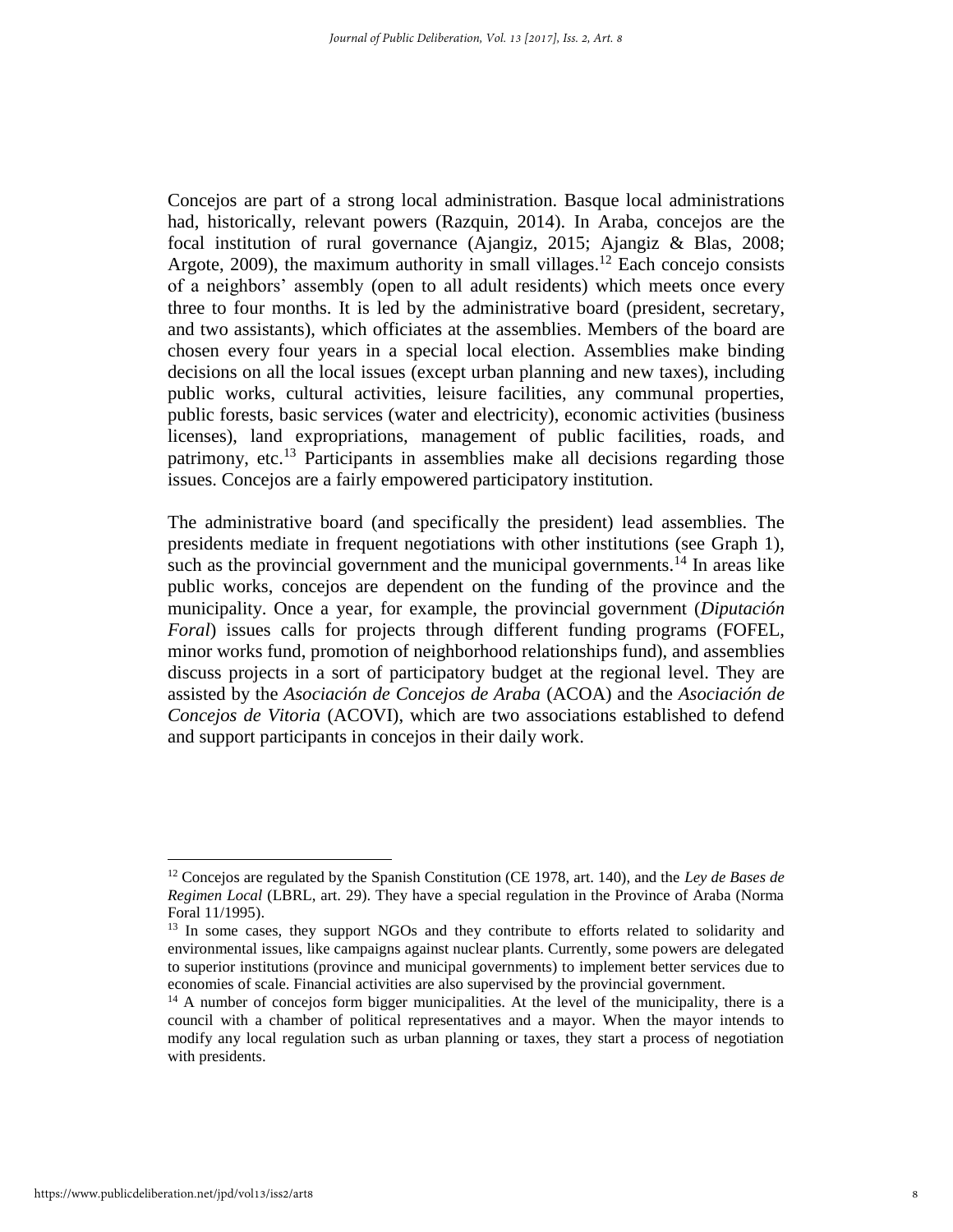

**Graph 1. Concejos and local institutions in Araba**

*Source: Author's elaboration*

In many regards, this is an exceptional case of town meetings in rural neighborhoods. In other Spanish provinces, there are also rural concejos, but they are not so empowered as the Basque ones, and their socioeconomic context is more typically agrarian, subject to strong processes of depopulation. The exceptionality of Araba's concejos is what makes the case so interesting from a theoretical point of view. It is an "extreme case" (Seawright & Gerring, 2008, p. 302). Concejos represent an empowered institution of participatory democracy that has existed for decades (in its current state), holding relevant powers in a context of vivid rurality and increasing socio-economic dynamism.

#### **Methods and Data**

There are 324 concejos in Araba. This study is based on ethnographic interviews and observation in a selection of communities. Relevant methodological decisions were made to compose the case. First, observation of assemblies provided limited information, since meetings are a formal event happening normally three to four times per year. Being essentially a public ritual (Goffman, 1979), meetings show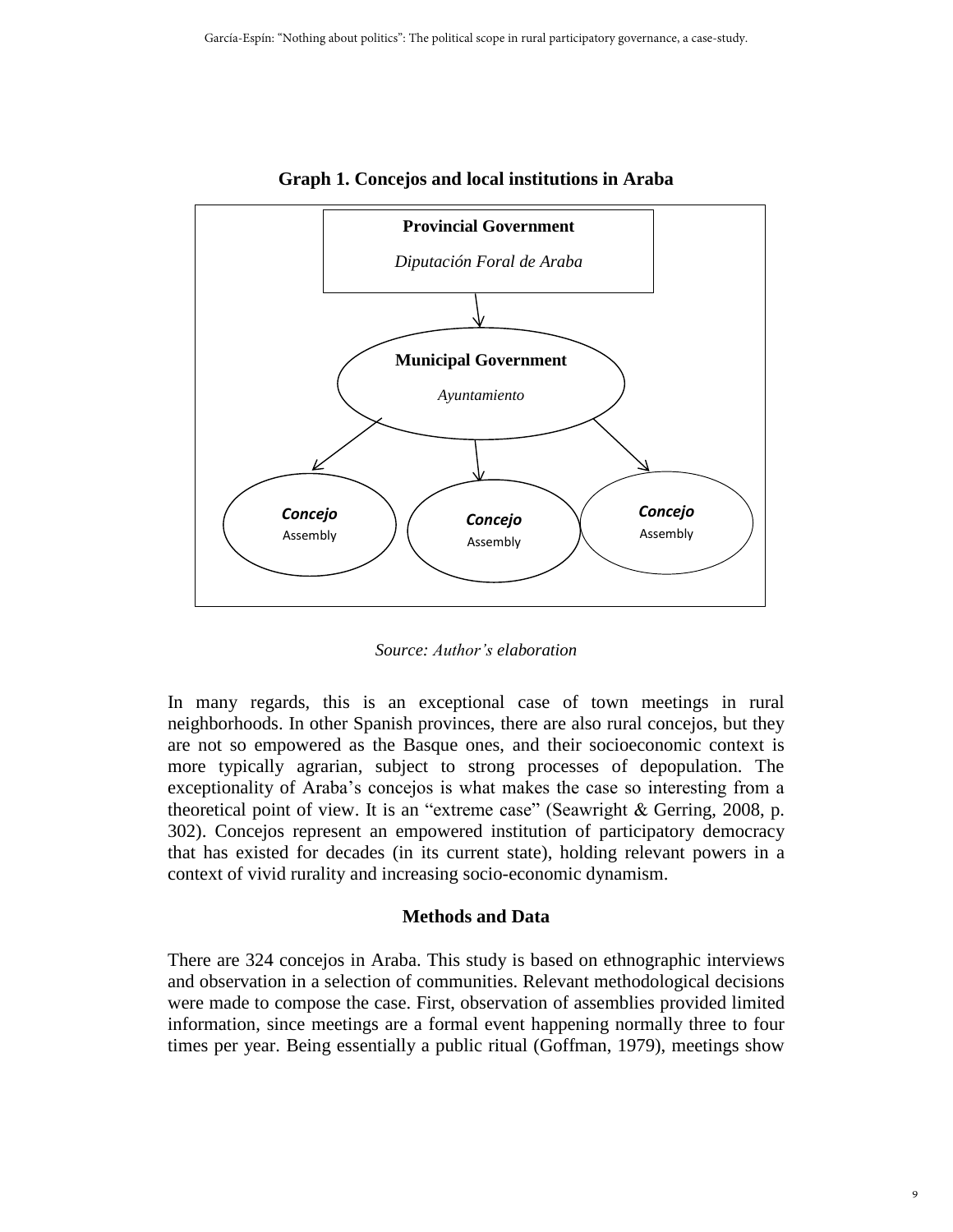practices and relationships whose meanings are not evident to external observers.<sup>15</sup> Ethnographic interviews (Beaud, 1996), <sup>16</sup> which were nondirective and loosely structured, complemented the observation of meetings, together with the analysis of formal documents, news and magazine reports. Second, actual participants were interviewed as informants, that is, as privileged observers who are asked about their personal experience ("I"), but also about the context and social dispositions ("we think", "they understand", "people do") (Bourdieu, 2000, p. 21). This approach to interviews was accurate in reconstructing the frame of participation across villages. Third, interviews with participants were complemented by other public speakers' reports, including those of political representatives, lawyers, a historian, the speakers, and workers of the concejos' associations. They contributed with more general and historical accounts beyond the day-to-day perspective of ordinary participants.

Fieldwork was conducted in three phases: two brief periods in 2012 (starting) and 2015 (final, complementary fieldwork), and a longer stay in the region from December 2013 to April 2014. Twenty-one communities of different sizes were approached.<sup>17</sup> Fifty-three informants were interviewed.<sup>18</sup> This strategy was inspired by multi-sited ethnography (Marcus, 1995), which aims at the production of dense information on a given institution which is located in multiple interconnected sites, comparing how it works across contexts. The analysis rests mainly on ethnographic interviews which were guided by a script with questions on participation, deliberation and social life.<sup>19</sup> Contacts were made through the mailing list of the Association of Concejos of Araba (ACOA) and through the informants' personal contacts (snowball strategy). Interviews were conducted in

 $\ddot{\phantom{a}}$ 

<sup>&</sup>lt;sup>15</sup> For example, public disputes between neighbors need to be reconstructed taking into account story-telling on past and recent events.

<sup>&</sup>lt;sup>16</sup> According to Beaud (1996), ethnographic interviews are a good tool to "get information and the perspectives about an object which cannot be easily captured by direct observation in situ.

This is the case for example of work institutions where it is often difficult to get installed as an investigator (prisons, etc.): long conversations, sometimes, repeated over the time with people who work inside, are useful" (originally in French).

<sup>&</sup>lt;sup>17</sup> Locations were selected to cover a variety of communities (closer to/farther from the main city) and also a variety of sizes (from 20 to 180 inhabitants).

<sup>&</sup>lt;sup>18</sup> In each community, interviews were conducted with at least two different participant profiles (not only board members) to access contrasting views and positions. Interviews were conducted in Spanish, which is the dominant language in the area though many people speak Basque language or *Euskera*. Quotes have been translated into English by the author.

 $19$  Questions were about participation (who participates, who doesn't, moments of extraordinary participation, motives to engage, etc.), deliberation (how people deliberate, conflict, the main topics, changes in the form of speaking, etc.), context (the political life of the community, elections, political families, conflict, socio-economic situation, inequalities, etc.), and possible reforms.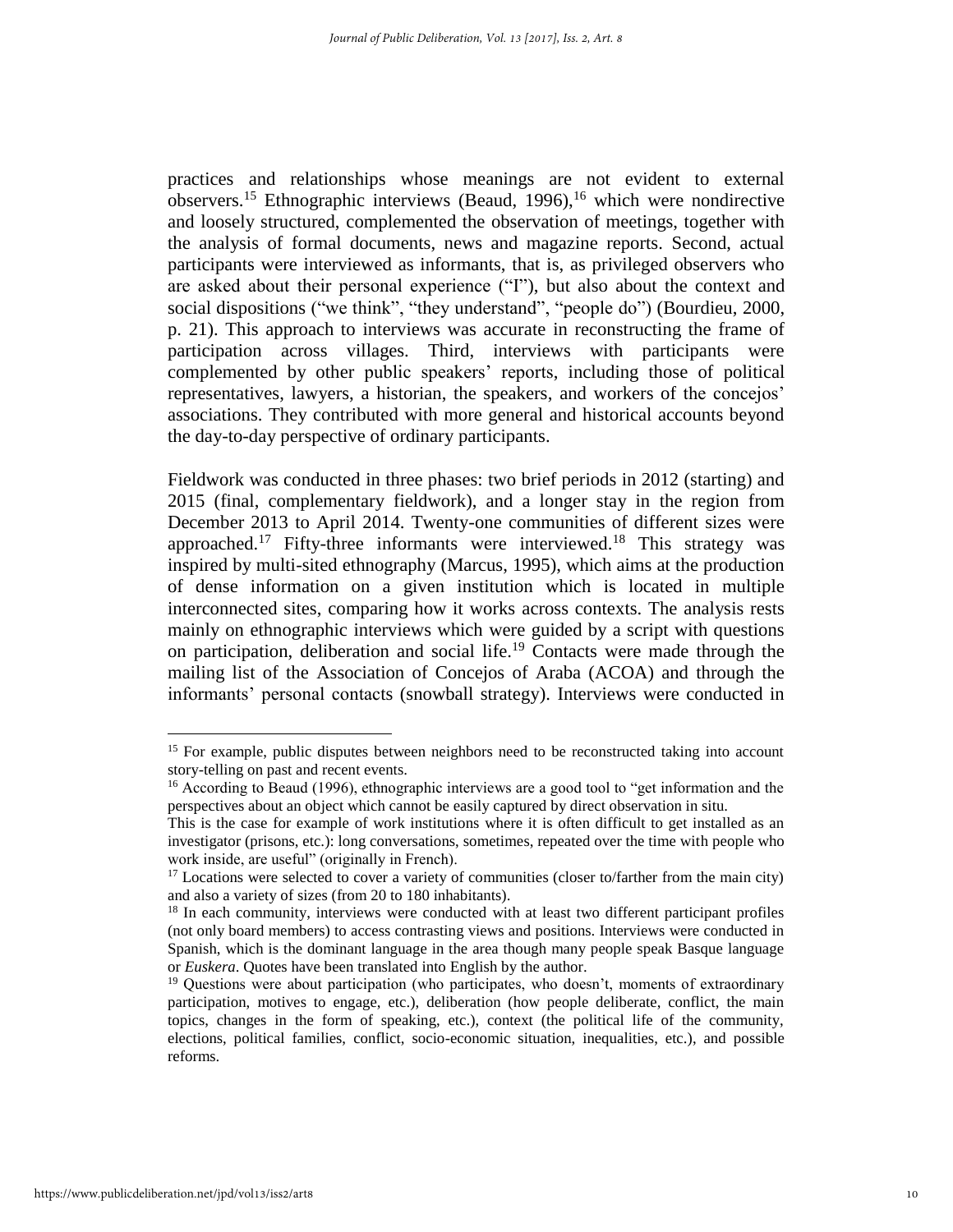the informants' homes and also in the Community Centers. Normally, these were accompanied by a walk around the village, "guided" visits around the main facilities and informal conversation with other neighbors. Interviews were taped, transcribed and coded with NVIVO®, paying attention to how informants represented and framed the participation.

In the next sections, I will show how participants understand and confer meaning to this participatory institution. This is not, however, a comprehensive study of concejos in Araba; but a study on how lay citizens frame their participation in a highly empowered institution of rural governance, using selective depoliticization as the best approach to sustain their engagement.

## **Only Community Matters**

Concejos are a space for the engagement of adult residents. They deliberate on community issues following a "small deliberation" style (Ganuza & Francés, 2012). In a typical meeting, participants revise the previous minutes, talk about the annual budget, arrange new public works (new roads or sewers, for example), talk about water installations and tariffs, leisure activities such as trekking and hiking, make decisions on construction permits or business licenses, review the new regional public transport plan and, eventually, participants discuss new tensions with the municipal government.

As previously noted, concejos have a broad spectrum of powers, and neighbors can decide on almost all community problems (except urbanism and new taxes). However, participants assume a division of labor in which deliberation and decision-making are restricted to those aspects that directly affect the small-scale and that can be solved by the community itself, despite any concerns affecting the region, the country or the wider world. The issues discussed in those meetings are considered simple community matters by participants. For them, these issues are completely non-political: They are embedded in the territory, scarcely controversial and technical.

Acceptable concerns are "close-to-home" and "do-able" issues (Eliasoph, 1997). For example, in a concejo located in an industrial zone, Iñaki and Patxi explained this rule during the interview. They were speaking as *experts*, for they have been engaging in their community for most of their lives. They work in the city, but they develop the rest of their lives in the town. They explained the political scope with certain displeasure, assuming that it is an obvious question: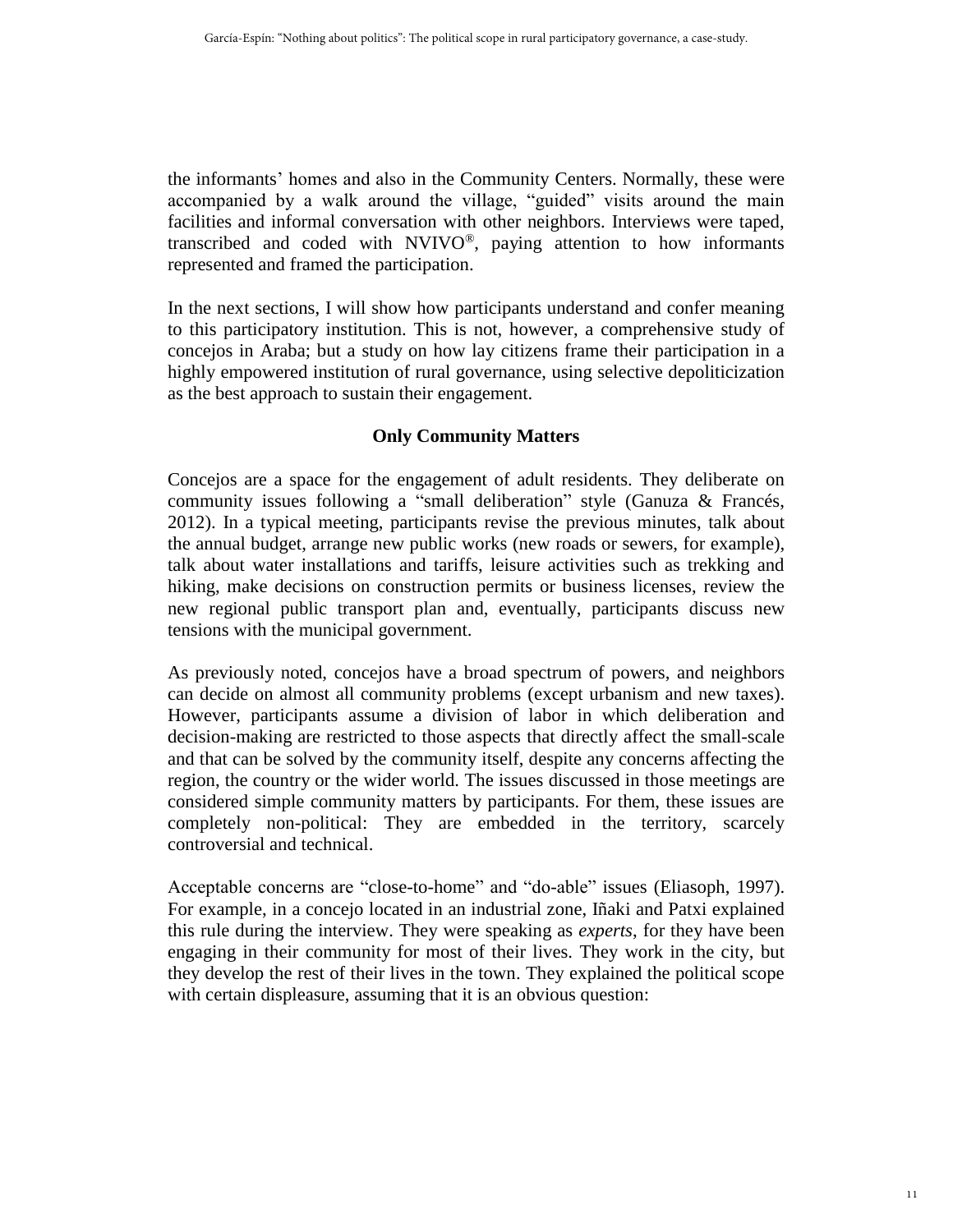Patxi: "The neighbors are very attached to the territory (...) Political motions are not normally brought to assemblies. It is rare. Now, for example, with the [intended law for the] suppression of concejos, yes, we we're going to bring a motion… but other issues that happen out there ... No, we don't address it. We won't make any political position. It is just issues happening in the village. For example, a toxic factory was going to be installed out there. …"

Iñaki: "Yes, there, a factory and it was highly polluting, it was just there [pointing with his finger to the street]. ... We were going to present a motion; we would have taken a position, but just because we are directly affected. …"

Only topics that are "attached to the territory," happening "in the village," "just there," and affecting inhabitants "directly" are appropriate for deliberation and action in assemblies. Iñaki argues further, "They are basic things, we are not looking at the regional deputy. … They are basic issues; water management, for example, affects all of us." Appropriate issues are "basics" directly affecting the neighborhood. The "nexus of equivalence" (Boltansky & Thèvenot, 1999) among participants, the bond binding them<sup>20</sup> is community matters like water management, which affect their homes or the proximity of their homes.

It is, however, quite significant that, occasionally, assemblies can deal with some supra-local issues that directly affect the community. Patxi and Iñaki comment on a factory project which was going to be installed in the area, and they also report on the *Reform of Local Government Act*. <sup>21</sup> These supra-local topics are also submitted to *a close sight*. They are relevant as far as they affect directly the community.

 $20$  Participants also define themselves as neighbors who, having political preferences and ascriptions, leave them outside when they engage in meetings. For example, for Felipe, an IT worker in his 50s, the assemblies are limited to neighbors who do not follow any party strategy: "We are not subject to any political party. What I vote or not in a general election … it has nothing to do with concejos." Party disciplines are not even acceptable for party militants, who assume this rule with no apparent problem. They also participate as neighbors, leaving their party issues outside. For example, Joseba, a proud PNV member, remarks that he does not talk about politics in the meetings (nor in other community events like popular lunches or hiking).

 $21$  There was an attempt by the Spanish central government to suppress concejos and other structures of local government in an attempt to "rationalize" local administrations. This measure was part of austerity reforms; however, this reform ultimately did not have any effect in concejos.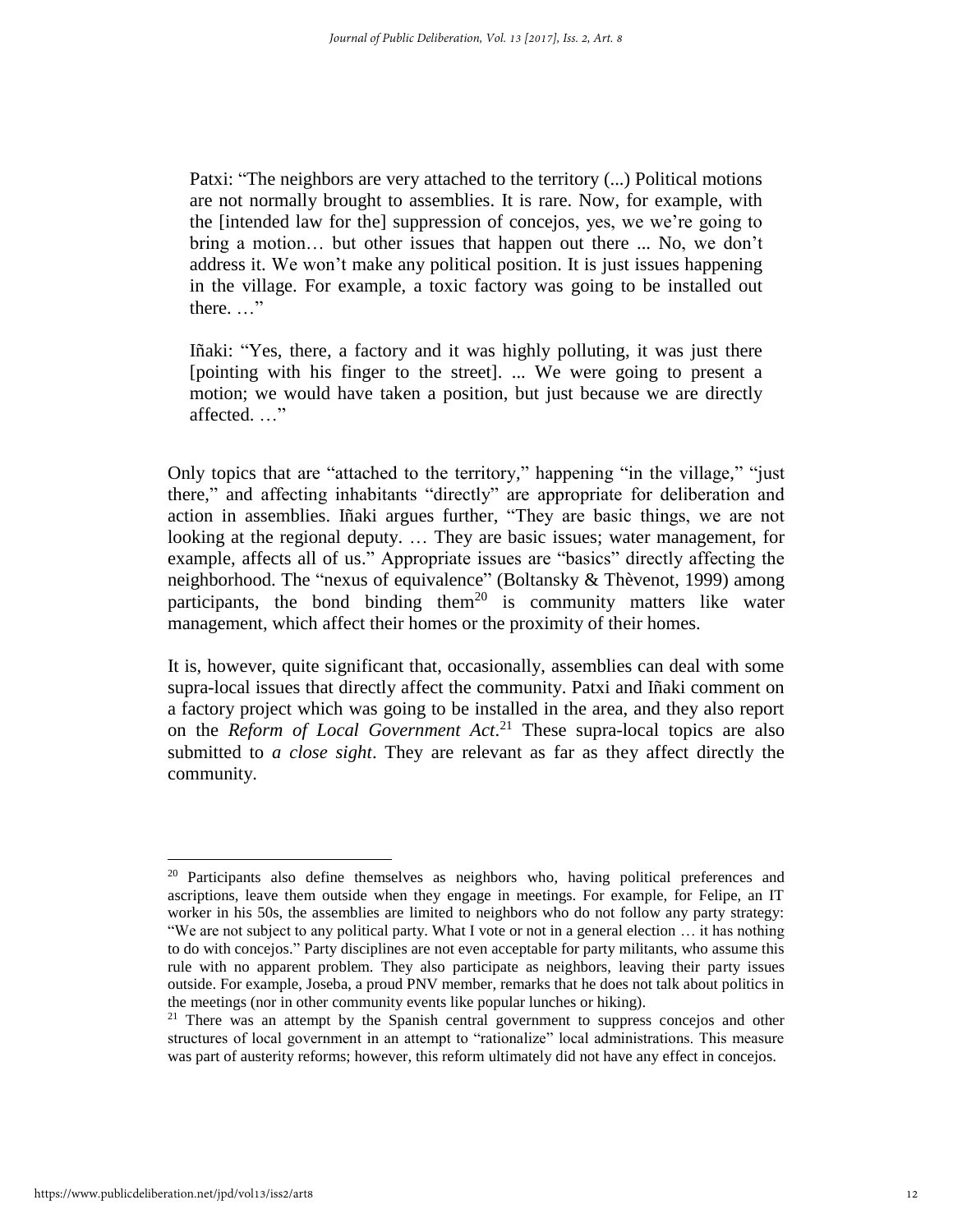Appropriate community matters are also considered technical and uncontroversial, in opposition to contested political subjects. Patxo, a nurse who is very engaged in left activism, compares what would be the typical issues discussed in meetings to an inappropriate topic, "Everything here is much glued to the ground. 'What do we do?' Water installation, for example, … this has nothing to do with political colors and *ikurriñas* [the Basque national flag]." The issues are "glued to the ground," like water management and installations, and normally have a straightforward technical solution, unconnected to other polemic aspects of living together like the Basque national cleavage (represented by the national flag).

Participants assume a division of labor in which neighbors discuss and act on small-scale, close-sight, technically achievable and uncontroversial community matters. They accept that this is their job. As in cases of participatory budgeting, participants assume a division of labor, a separation of worlds (Baiocchi, 2005) in which concejos are parts of the community arena formed by neighbors deliberating and acting on first-order issues like water management. Participants in concejos make space for themselves, preserving a historical culture of local self-management (Ajángiz, 2015). They practice a small deliberation style (Ganuza & Francés, 2012). And the political scope of participation is, at first sight, limited to that.

## **Conflict, Politics, and Engagement in the Community**

In concejos, the frame of participation is also based on the premise that politics must remain outside. This frame was at work in every meeting I attended and in all the interviews I conducted across villages and personal profiles. As Maria Rosa stated with satisfaction, "There is nothing, nothing political, nothing about politics" while reflecting on her town meeting. She makes clear that politics should stay away from deliberation. Further, participants make this claim, departing from the idea that politics refers mainly to partisan politics. Party politics, issues and practices (like party disciplines) should be avoided because they can be a source of conflict. Participants hold the classical argument that partisanship may increase conflict among neighbors in face-to-face groups (Dahl & Tufte, 1972; Mansbridge, 1983). Personal and daily contact augments the feelings of vulnerability.

Participants depict community conflict as a *perfect storm* in which private interests become public in meetings and political cleavages become intermingled, provoking hard discussions, walk-outs by participants, and, in the most extreme situations, even physical violence. The frame of politics-away is intended to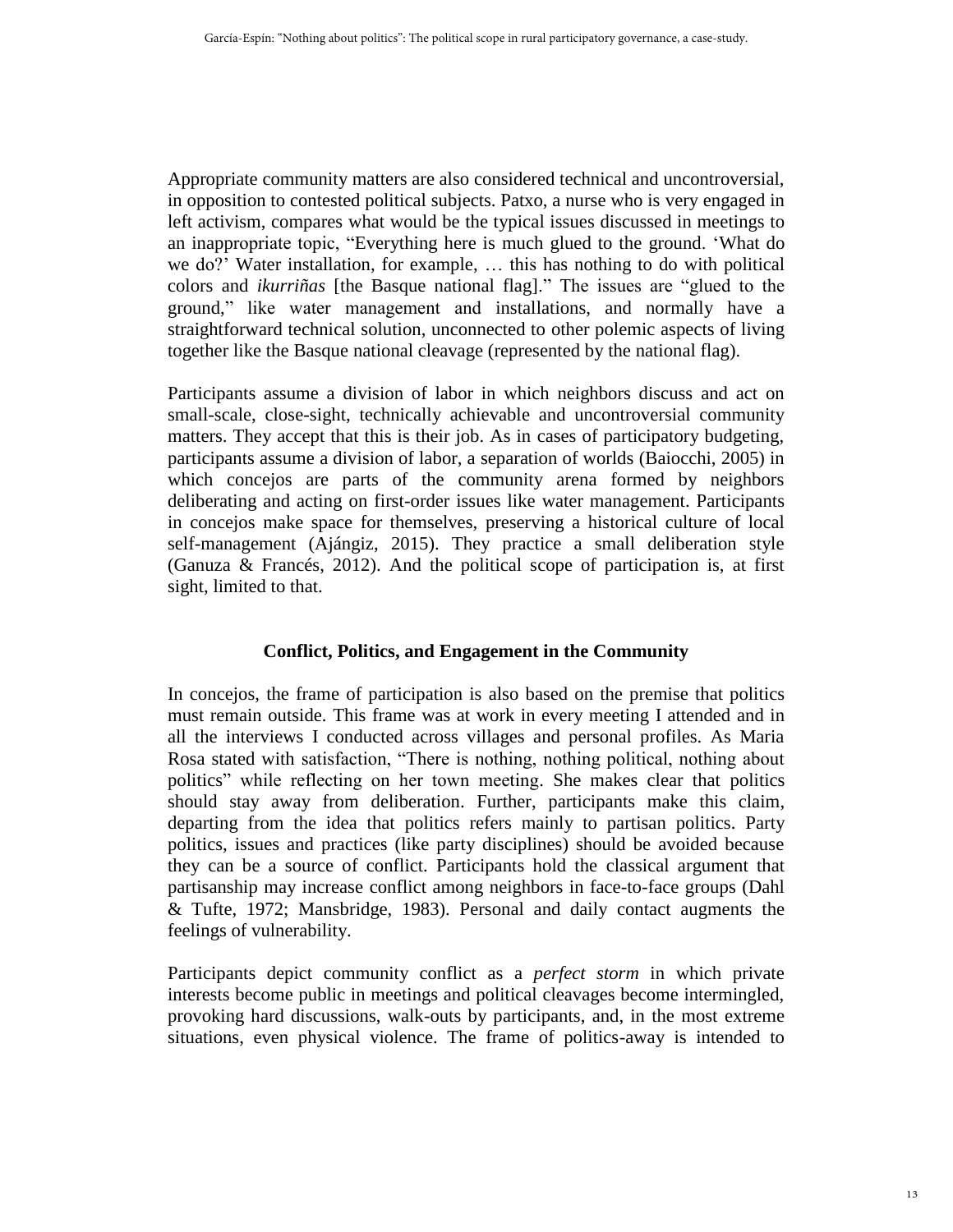prevent that perfect storm. As an example, one of the first communities I visited in 2014 was indicative of this. As a researcher, I was invited by the concejo's president, Raquel, to attend a meeting on a Sunday morning in the Council House. Around 50 neighbors attended (out of 180). This was an exceptional meeting.<sup>22</sup> Board members and participants were in a bitter fight during the whole session, shouting and insulting each other. Bitter discussions on the minutes, the recording of sessions, the annual budget, land expropriations, the renting of public housing, etc., provoked strong reactions. This assembly showed a perfect storm situation.

The conflictive situation in this concejo was the result of a process of blending private interests with polarized partisan positions. For example, daily conflicts over the use of roads, the garbage around work installations, or the state of public facilities mixed up with tight partisan identities, which amplified the significance and the feelings of the group affected by the initial dispute. Andrés, a participant in his 50s and a history teacher at the local school, said in an interview that he was used to that. He contends that most of the conflicts in that concejo start because of a clash of private interests among neighbors. A recent conflict happened around land expropriation to build new community sewers. The clash of interests emerged in the meetings because some neighbors were in disagreement with the plans; some of them were going to be expropriated. According to Andrés, behind this, there were also political "families." Most citizens are supposed to be aligned with "families" sharing political sympathies (mainly, Spanish or Basque nationalists). These political alignments come from historical events.<sup>23</sup> Actually, Andrés argues that neighbors carry "heavy historical backpacks" which make their political identities (and differences) relevant bonds of familiarity and relationship in that scenario. These political bonds are expressed in meetings usually in subtle and indirect ways: "That backpack consciously or unconsciously drives us to adopt one way or another, to support an idea or another, a person or another." "You're already predisposed to think that what 'that guy' will say is wrong. ..." Strong political identities produce predispositions to judge a proposal even when it is about community sewers.<sup>24</sup> Everyday disagreements on community facilities are also interpreted in terms of partisan traditions,

 $22 \cdot$  "The meeting begins with the president reading a letter accusing publicly one of the members of the administrative board for the disappearance of formal documents. 'You'll have to prove it' says the board member. The president says that she will talk to her lawyer and she will solve the issue judicially" (Field Note, 02/22/2014 in a community near the city of Amurrio).

<sup>&</sup>lt;sup>23</sup> For example, the family experience of the Spanish Civil War (1936), Francoism (1939-1975), the national cleavage, and the later experience of armed violence and repression.

 $24$  Studies on media use, for example, show how we select information according to ideological beliefs and previous identities (Jomini, 2007). In an ethnographic study, Walsh (2004) shows how citizens build, filter, and interpret political news and political events from their political identities.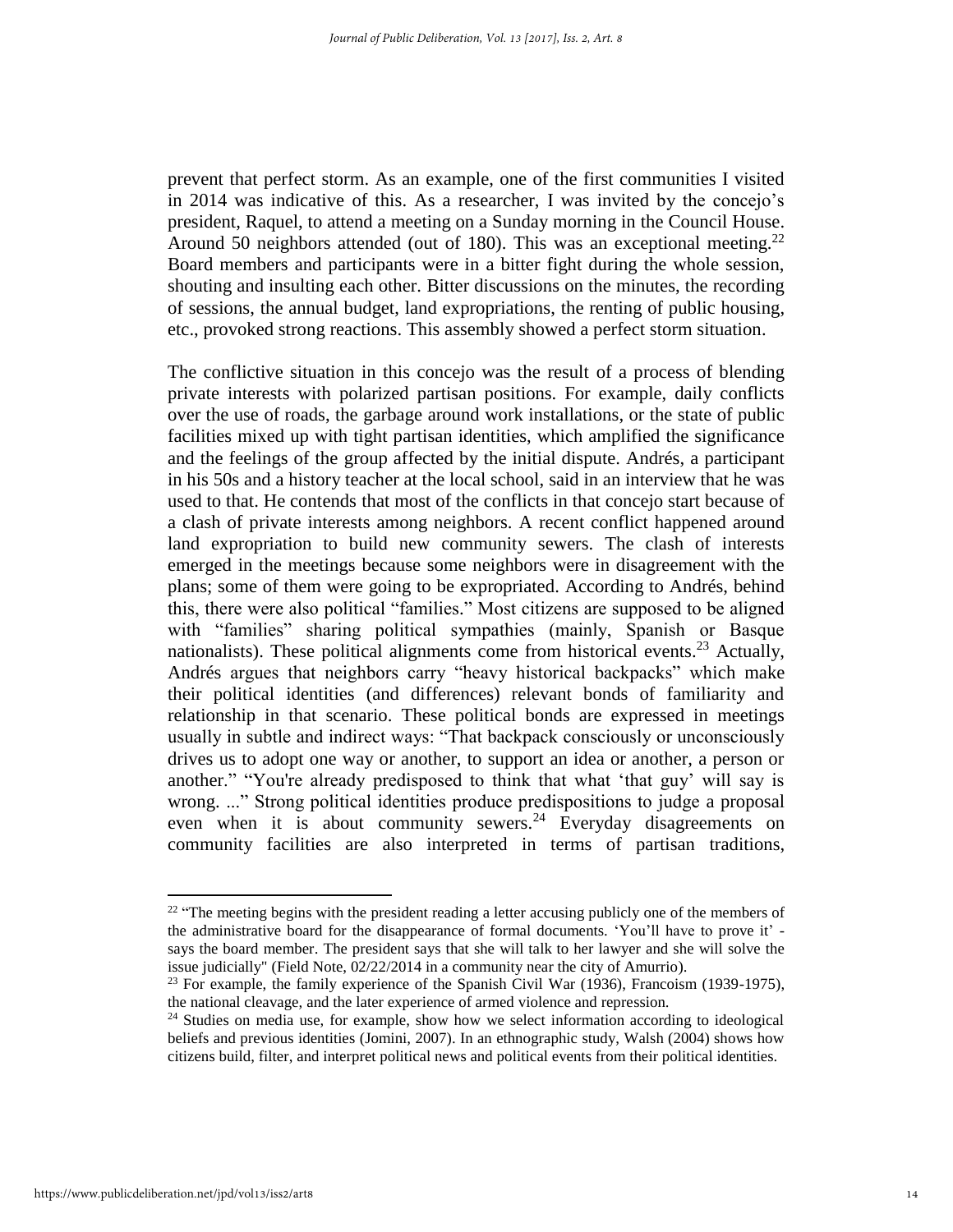amplifying the salience of disputes and the group of (indirectly) affected neighbors.

Effectively, deliberation on these everyday disputes and the polarized partisan culture produce tensions. However, partisan topics produce even more tensions. In the very same concejo, occasionally participants have brought proposals which directly refer to the national cleavage, party politics *par excellence*. For example, some time ago, some participants brought to the meeting a public manifesto asking for the liberation of an ETA prisoner because he was suffering a terminal disease. For Andrés, who supported that manifesto, "this is a political decision," but "it is humanitarian, so most people voted for it." He and other neighbors report how polemic that decision was.

Reflecting on that, Lorentzo, a factory worker living in a nearby village, rejects that type of decision-making in concejos. For him, it is not appropriate. He argues that the deepest cause of tension is, in fact, participants inappropriately bringing those partisan issues to the meetings. He believes that the contested situation in the neighboring concejo started because the PNV party (moderated nationalists) split up in 1986, producing confrontation among two nationalist families: "It was then that politics got into meetings. They've had bad times; but now it is even worse." According to Lorentzo, the clash over community facilities is not a minor everyday subject anymore; it has become a dispute among party adversaries. For him, partisan issues (like the Basque national question) are inappropriate in that context because they amplify everyday conflicts.

Partisan disciplines are also understood as a source of tension. They produce strong and fixed disagreement in assemblies, making deliberation a frustrating experience and, as a result, making people withdraw. From a pragmatic point of view, some participants defend the frame of politics-away because strong party disciplines make deliberations hard, long-lasting, and frustrating. For example, Idoia, a school pedagogue recently elected president of her concejo, is clear about that. She explains that parties, occasionally, promote disciplined "blocks" of neighbors for and against community proposals, rendering decision-making a toodifficult process. Though she is militant of a local party, she rejects partisan behavior in meetings. As Idoia says, "In my village, we had a moment of strong blocks, people on two sides. ... I mean, here you normally discuss and look for the common good of the village. If you need to fix something like a road, you just try to reach agreements on that." She believes that parties favor strong disagreements, which make deliberations useless and prolonged. The construction of agreements becomes too difficult. The assembly gets blocked and problems are not resolved, producing frustration and, eventually, the exit of participants. Pragmatically, Idoia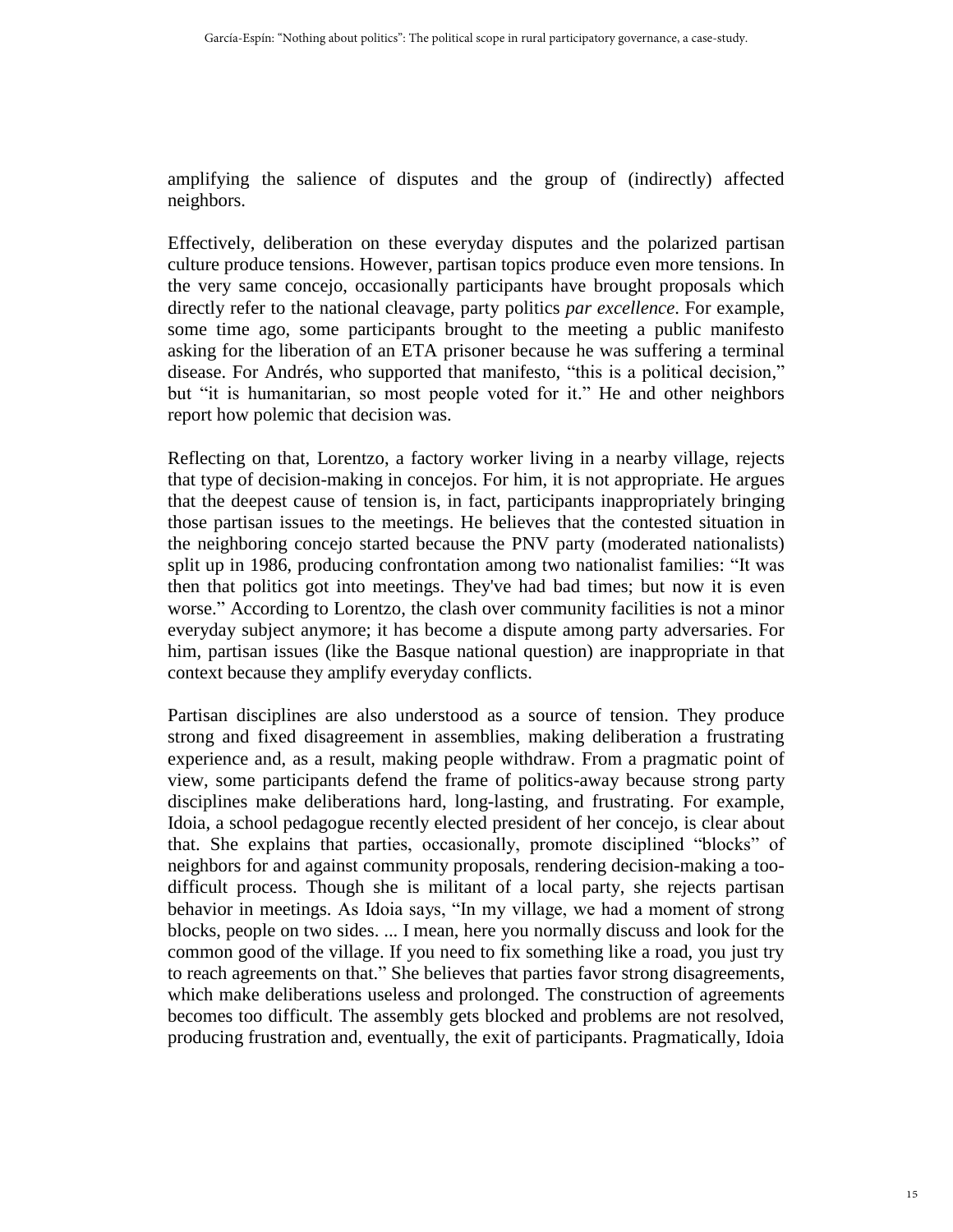and other participants support the idea that parties should keep their hands away. Partisan disciplines should be avoided to make assemblies a more peaceful, secure and dynamic space.

#### **Inclusiveness**

The other side of the coin is that most party issues are considered exclusive because of the required quantity and diversity of participants. It is necessary to include enough participants to make legitimate decisions and to implement these. Making engagement sustainable over time requires participants to resist getting frustrated and leaving. Limiting the discussion on party issues (and, consequently, limiting a significant portion of potential conflict and deliberative frustration) makes sense in order to promote inclusiveness.

Participants limit the political scope to increase the quantity and the plurality of participants (Mutz, 2006). In this sense, Patxo, the leftist nurse, explains the participants' approach to inclusiveness: "Most of [the] assemblies are free from politics. You can find people of all political 'colors' and political factions. The assembly is independent of political parties. That is pure and simple." Patxo is very engaged in the Basque national question. He is a militant member of a leftnationalist party (*Bildu*), and he was regional deputy in the past. However, he voices clearly the rule that the national cleavage should be addressed in a different arena. A more impersonal and detached arena is perceived as more appropriate. Concejos' assemblies have acquired an independent and party-free character, so meetings are seemingly open for all neighbors or, at least, do not exclude anyone from the point of view of party identity ("colors"). This was also probed in many cases by administrative boards, which were formed by neighbors with different party affiliations.<sup>25</sup> Inclusiveness entails leaving these party issues aside.

Overlooking party identities is also necessary to form inclusive majorities in everyday decision-making, that is, inclusion in terms of collective choice. This is explained by Buenaventura, a retired public officer in his 60s, who presents himself as politically neutral. He explains the process of acquiring a local majority so that decisions have wide support. The fact that party ascriptions do not divide assemblies into blocks contributes to aggregating the neighbors' preferences:

"Let's see, if someone is affiliated to a political party, for example Bildu [left nationalists]; he is not the president because he is in that, which is not at stake. He is just a neighbor, with his personal features. In the partisan

<sup>&</sup>lt;sup>25</sup> For example, in Patxo's concejo, the president is a conservative militant and one of the assistants is a left-wing nationalist (Bildu).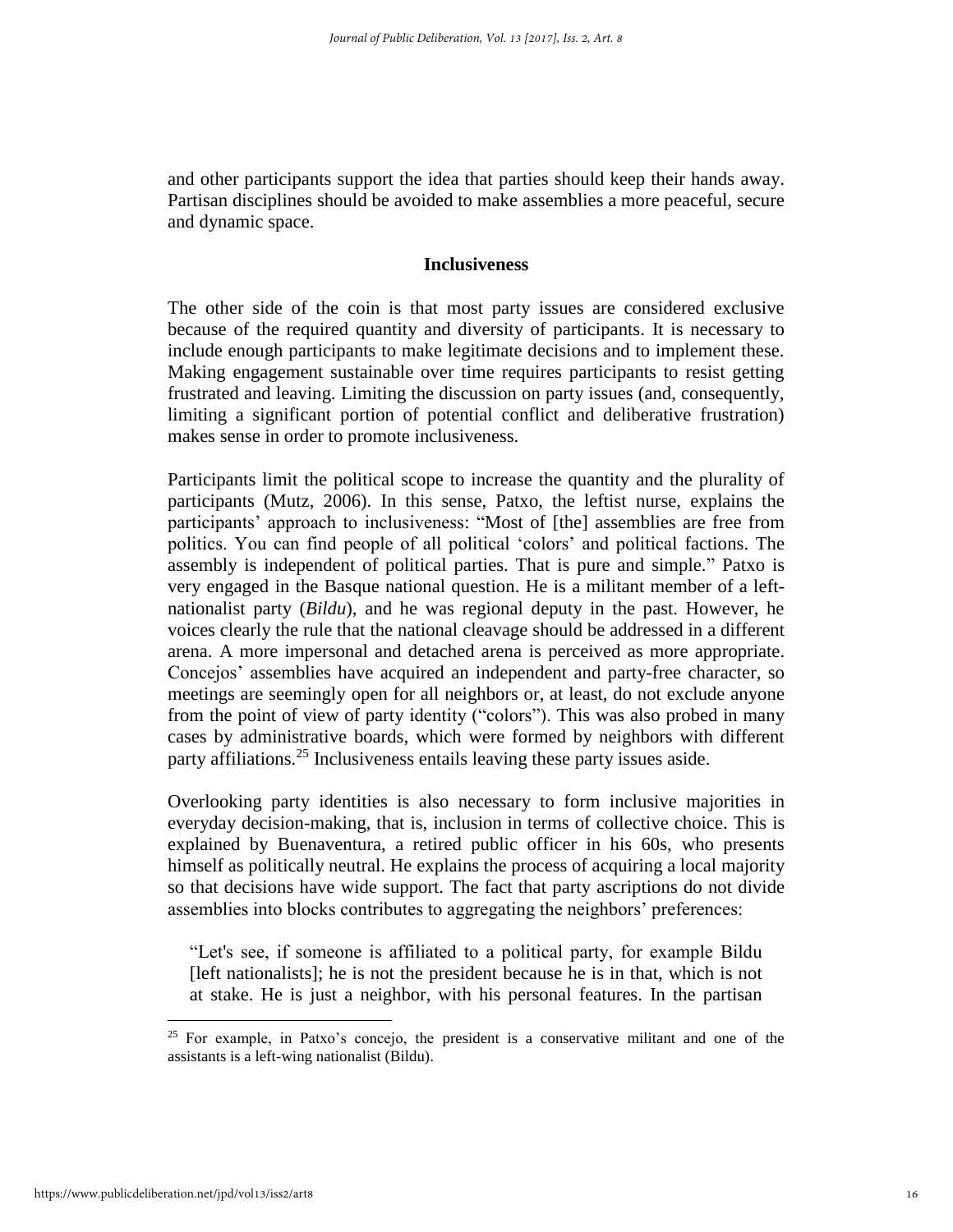model, in this village, seven people will vote for him, another seven guys to other party, and other seven to another candidate. None of them would obtain enough votes to have a solid representation, sufficient support. When I was a candidate, I wasn't in any party, and I got 29 votes out of 35. And you know you have 29 people backing you. Of course, that's a big advantage. You have real support."

The "partisan model" implies a division of neighbors into blocks. In contrast, participants make decisions tending to consensus and large majorities, which is a meaningful condition for decision-making in that context. This consensual condition is typical of small-size direct democracy (Mansbridge, 1983). The frame of politics-away makes possible the sum, the inclusion of neighbors overcoming the contextual political polarization.

In the end, participants in concejos do not label the participatory settings as nonpolitical as a matter of prejudice. They exclude deliberation and action on party grounds (especially those related to the Basque national cleavage) because it is too divisive and exclusive for community-based collective action. Excluding party issues is the participants' way of dealing with the very adversarial and polarized context of the region, maintaining a peaceful and inclusive environment at home.

## **Community Matters become Political**

Despite all standards and practices to exclude partisan issues, occasionally concejos become platforms for neighbors to embark on collective action. Small deliberation leads, sometimes, to wider collective action for or against governments' decisions. In specific circumstances, neighbors use concejos to question some policies. Previously stable engagement on community issues makes it possible for participants to have an accessible platform from which to organize and boost their campaigns. For example, they get organized against toxic factory projects or against the *Reform of Local Government Act*, an austerity measure passed by the Spanish government in 2013. The frame of politics-away makes possible sustainable and inclusive engagement. This also facilitates neighbors occasionally going beyond pragmatic and technical self-management, and embarking on wider battles for or against state measures, expanding their political scope.

In this sense, concejos are a platform for neighbors' collective action in situations of environmental risk or perceived challenges to the environmental richness of their territory. They perform *reactive collective action* (Tilly, 1976, p. 1). During fieldwork, participants mentioned several cases of concejos that had been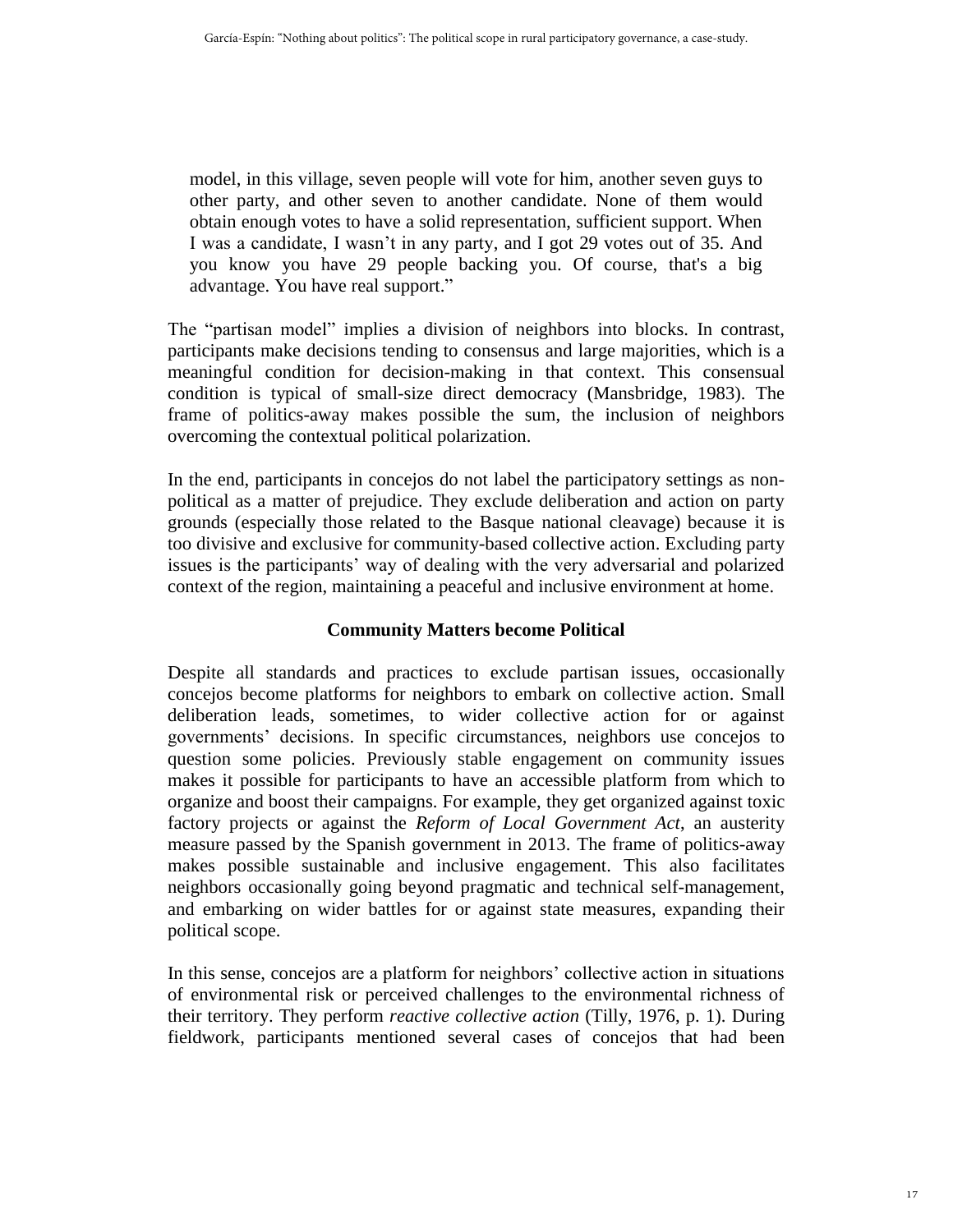involved in contentious processes opposing the establishment of new extractive companies or factory projects for perceived environmental risks, representing classical "NIMBY" reactions. <sup>26</sup> A good example was a concejo in which participants opposed the installation of a calcite mine in a nearby mountain after the project was approved by the Basque Department of Industry. Buenaventura, the public servant now retired (who appeared in the previous section), describes how it was a hard process of volunteer self-training with the support of an environmentalist group. Some neighbors joined together and studied the potential risks for the water supply in the community, and they decided to bring the issue to the concejo.<sup>27</sup> It took eight meetings to arrange a solution because not all the neighbors were against the mining project. Finally, they held a secret-ballot referendum that supported the opposition to the mining project, and they voted against the initial resolution of the Basque government.<sup>28</sup> They argued that the quality of life in the area was in danger, so the regional government had to consult neighbors before approving any plan. In this case, the concejo, which is normally dedicated to first-order matters (fixing public works, for example), was the space to discuss and organize the resistance against what most of neighbors perceived as a too-risky project. The case acquired a broader public acknowledgement by involving the regional government, other public agencies, the mining company, the Association of Concejos of Araba (ACOA), environmental groups, and the regional media. Similar conflicts had occurred in the area, leaving certain impact in terms of environmental consciousness (Palacios & Barcena, 2012).

Reactive collective action is also identified in other cases. Participants in some concejos have approved manifestos against *fracking gas extractions*, echoing a regional campaign promoted by the ACOA and ACOVI (the two concejos' associations).<sup>29</sup> While these environmental concerns are community-connected,

 $^{26}$ As Kraft & Clary (1991, p. 300) define: "NIMBY (Not in my back yard) refers to intense, sometimes emotional, and often clamorous local opposition to siting proposals that residents believe will result in adverse impacts. Project costs and risks, such as effects on human health, environmental quality, or property values, are geographically concentrated while the benefits accrue to a larger, more dispersed population."

 $27$  In a meeting celebrated in 2002, before the conflict, participants in this concejo evaluated the official report of the calcite mine. Many participants showed their concerns. Their claims were communicated to the regional government. This was the starting point for collective action (new official claims, media news, contact with environmental groups, etc.). This issue (the calcite mine and the model of local development) was discussed in meetings together with small deliberation issues (for example, building permits, collective works, a festival, repairing a public fountain, etc.).

<sup>&</sup>lt;sup>28</sup> In this referendum, 88% of the neighbors participated, and 80% (36 votes out of 51) opposed the mining project.

<sup>29</sup> For a further example of this environmental campaign: https://issuu.com/acoaake/docs/herrian\_14\_web/4 [Consulted 04/04/2016].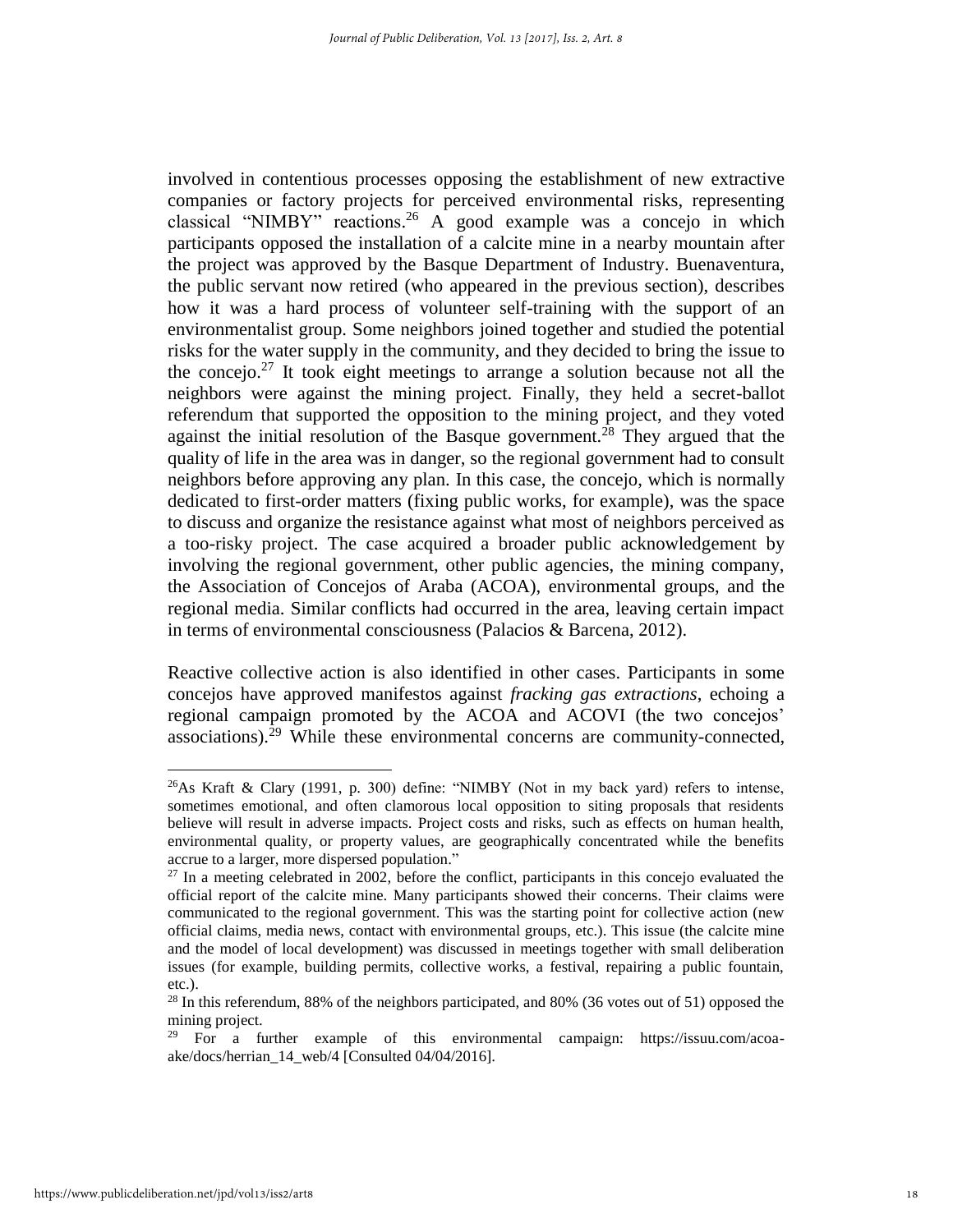they become "political" because they do not turn internally polarizing and divisive $30$  and they involve external actors. They are also connected to the broader political arena. For example, Koldo, a participant and kindergarten teacher, explains that "those topics that come from ACOVI or ACOA, the case of the nuclear central of Garoña or the issue of fracking [which] … are political decisions. They are supported ... by an association that also represents us. So, we had a debate and made a decision. And the result usually coincides with the position defended by the association." So, the fact that these campaigns have support from external organizations that enjoy acknowledgement in concejos can be a certificate of adequacy to make these issues debatable in assemblies.

Other concerns perceived as political are discussed in concejos because they impact directly on the community and they generate some consensus within (Tilly, 1973). The pre-test of this potential consensus is that the campaign is being supported by diverse associative and political actors. In this respect, in 2013, members of ACOA were campaigning against the state reform of local governments. The *Reform of the Local Government Act* was intended to suppress small local authorities (affecting concejos, too) with the argument that they were too costly and inefficient to provide basic services. That was part of the austerity policies adopted by the (conservative) *Partido Popular* in the central government. In the context of this public debate, in some concejos, participants discussed this political issue in their meetings and adopted resolutions and manifestos against it. For example, in an open meeting organized by  $ACOA<sub>31</sub><sup>31</sup>$  two participants encouraged engagement in this campaign, "We cannot keep quiet!"/ "We are in the hands of the Spanish government!" They decided to create a commission to follow up the development of the reform, how it affected the Basque concejos, and how the campaign would be proposed to town meetings. The local reform raised by the Spanish central government gathered the opposition of all the nationalist parties and concejos' associations.<sup>32</sup> It was an austerity pack boosted solely by the *Popular Party*, an organization with limited support in rural areas.

These cases show that participants in concejos selectively politicize some concerns. The characteristics of those issues are, first, the direct effect upon the rural communities. Second, these issues normally receive wide support among

<sup>&</sup>lt;sup>30</sup> For example, regarding fracking, all nationalist parties are against this, and they are dominant in the rural areas. PNV party has developed anti-fracking campaigns in Araba with the argument that it would dramatically break down the rural landscape and the lifestyle. Left-nationalist parties have a strong environmentalist profile.

<sup>31</sup> This meeting was held February 13, 2014, in the *Casa de Juntas* de Elorriaga.

<sup>&</sup>lt;sup>32</sup> Finally, PNV negotiated with the Spanish government that Basque concejos were out of this reform.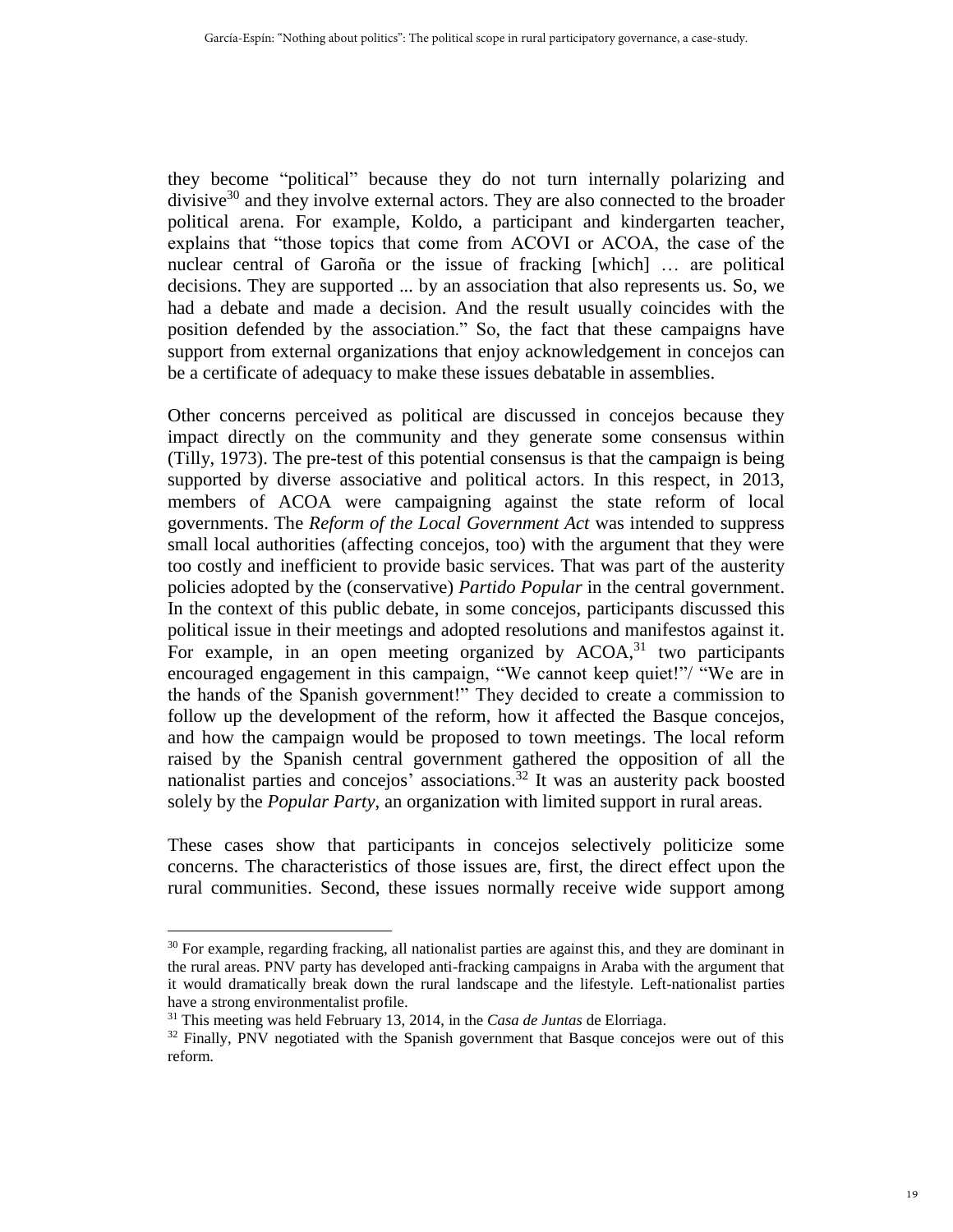participants (for example, the rejection of the mine project gathered 88% of the votes, and the rejection of the local government reform gained the support of the majority of regional parties and associations). Third, the political issues that are discussed in assemblies have the external support of a varied spectrum of actors, such as regional associations, mass media, local and regional authorities, other concejos, and political parties. ACOA and ACOVI, as concejos' associations, are the key actors in the broadening of the scope. Participants in concejos, although specializing in small deliberation, sometimes engage in broader discussions and broader processes of collective action reacting to policy measures. Though the role of participants tends to be reactive, the political scope, in these situations, becomes greater. It gets expanded.

### **Conclusions**

Practices of avoiding politics have different meanings according to the contexts (Eliasoph, 1998; Luhtakallio & Eliasoph, 2014). In participatory democracy settings, participants frequently reject the presence of partisan politics, as it happens in concejos. For example, in Porto Alegre's participatory budgeting, Baiocchi (2005) showed that "it was absolutely unacceptable to talk politics" in assemblies. And "this is not an accidental rule," for activists and participants found that it was a separated "world of the community" (p. 113). A similar distinction can be observed in concejos, which are culturally framed as separate and distinct from partisan politics. Participants elaborate discourses on the neutral communitarian character of issues, making space for themselves as legitimate decision-makers in that space. They create space for themselves, defending a historical culture of self-management (Ajangiz, 2015).

In addition, participants face typical problems of collective action in heterogeneous groups. This is quite relevant in concejos, since they are located in small communities where face-to-face contact is frequent. Concejos have settled around a polarized regional scenario that has a lengthy record of political violence around the national cleavage. Participants make clear that discussions on this problem (the partisan issue *par excellence*) do not fit their local participatory setting. It is not the appropriate place. For them, broader partisan issues are, in general, better addressed in other arenas. So the frame of politics-away is useful to avoid partisan issues. It is intended to exclude problems which are too far, harmful, and divisive for living and engaging together. As studies of social networks indicate, heterogeneous groups find it difficult to deal with polarizing political issues (Mutz, 2006; Wojcieszak, 2011). Reducing the political scope of concejos seems to work quite well to promote inclusiveness and sustainable engagement.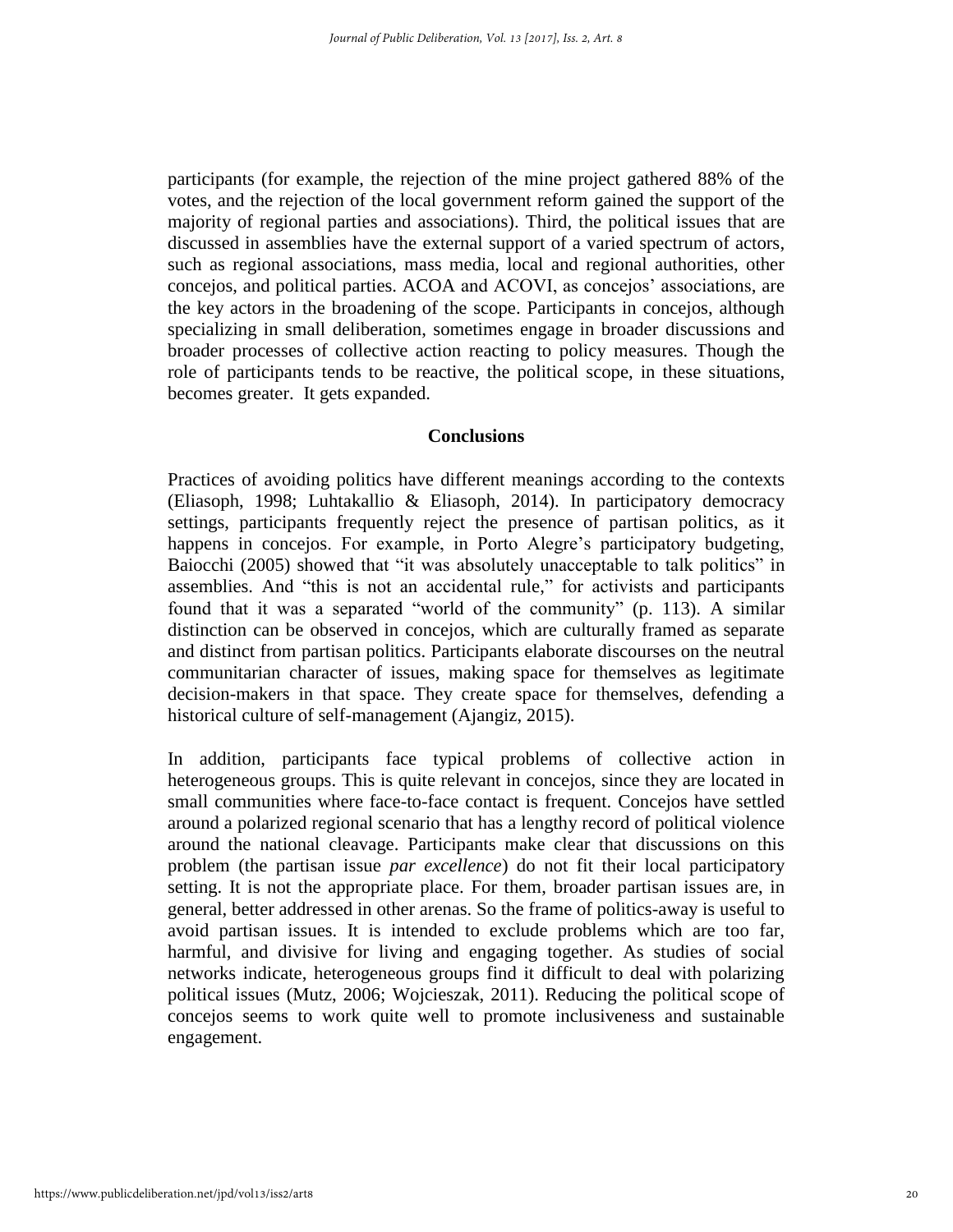The political scope of participation is flexible and culturally defined (Townsend, 2006). It is not only a matter of formal powers. The main contribution of this paper has been to demonstrate that politicization practices are selective, and they respond to cultural and organizational demands. In concejos, participants exclude all those problems that are not community-centered, practical and technically fixable. They exclude partisan issues which are too divisive and exclusive. However, participants also open the political scope with issues like environmental problems or austerity plans which produce internal cohesion and external alliances. Regional associations of concejos play a relevant role broadening the scope of action. In the end, participants limit or open the political scope with flexibility, according to an inherited culture of self-management, the polarized regional context, and the problems of collective action imposed by both. $33$  Thus, we cannot say that they have a depoliticizing style of engagement; rather, they are selective, which is the way they manage to sustain their engagement. The political scope of participatory institutions is not totally fixed. It is constructed culturally, during the practice of engagement.

Therefore, the political scope of participatory institutions should be analyzed carefully from a cultural point of view, not only focusing on formal powers. In participatory settings that are sustained over time, small deliberation can offer an opportunity for further engagement with broader political issues. As concejos demonstrate, participants normally deliberate on water installations or sewers (first-order issues); but they also use this platform to engage politically (even if it is in a reactive way). Indeed, they are influential in some public policies. Practitioners of deliberative democracy, facilitators and activists should highlight the value of small deliberation. These enclaves can foster political engagement and collective action which, otherwise, would be difficult to facilitate. Though small deliberation is frequently underestimated as too limited, it can be an open door to further engagement. Small deliberation—if sustained over time—is not as small as it seemed initially.

<sup>&</sup>lt;sup>33</sup> In her study of politicization of gender issues in social movements in Helsinki and Lyon, Luhtakallio (2012) showed the reasons why gender becomes a debate. It depends on internal organizational issues (for example, if it is too polemic for the members); but it also depends on the broader culture on the topic.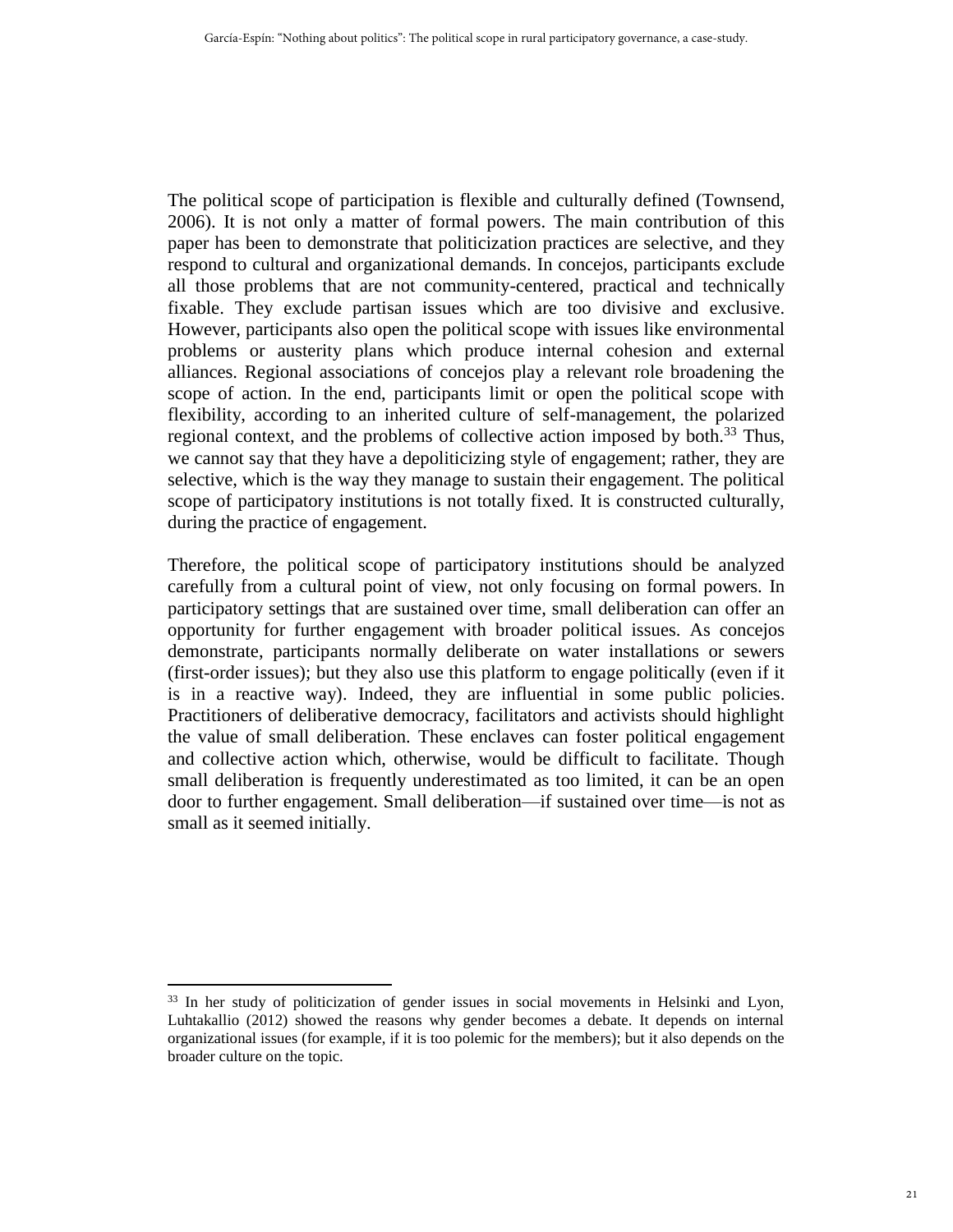#### **References**

- Ajangiz, R. (2015). Concejo abierto en Vasconia: Vigencia de un modelo histórico de democracia asamblearia en defensa de lo común. In *Contextos y Perspectivas de la Democracia: Ensayos en honor a Pedro Ibarra Güell*. Pamplona, Spain: Ed. Pamiela.
- Ajangiz, R., & Blas, A. (2008). *Mapa de experiencias de participación ciudadana en los municipios del País Vasco.* Vitoria, España: Servicio Central de Publicaciones del Gobierno Vasco.
- Alarcón, P., & Woijcieszak, M. (2012). Consenso y conflicto: Dos prismas para comprender la participación. In Font et al. (Eds.), *"Democracia sigilosa" en España. Preferencias de la ciudadanía española sobre las formas de decisión política y sus factores explicativos*. Madrid: CIS.
- Argote, J. (2009). Alcance y significado actual de la participación vecinal en los Concejos de Álava. In VV.AA. (Ed.), *La Participación pública en la toma de decisiones de las administraciones locales vascas*. Vitoria, Spain: Ed. Asociación de Concejos de Álava y Juntas Generales de Álava.
- Baiocchi, G. (2003). Emergent public spheres: Talking politics in participatory governance. *American Sociological Review, 68*(1), 52-74.
- Baiocchi, G. (2005). *Militants and citizens: The politics of participatory democracy in Porto Alegre*. Stanford, CA: Stanford University Press.
- Baiocchi, G., Bennett, E., Cordner, A., Klein, P., & Savell, S. (2015). *Civic imagination: Making a difference in American political life*. New York: Routledge.
- Baiocchi, G., & Ganuza, E. (2014). Participatory budgeting as if emancipation mattered. *Politics & Society, 42*(1), 29-50.
- Baiocchi, G., & Ganuza, E. (2017). *Popular democracy*. *The paradox of participation.* Stanford, CA: Stanford University Press.
- Ball, W. J. (2005). From community engagement to political engagement. *Political Science and Politics*, *38*(2), 287-291.
- Barber, B. (1974). *The death of communal liberty: A history of freedom in a Swiss Mountain Canton*. Princeton, NJ: Princeton University Press.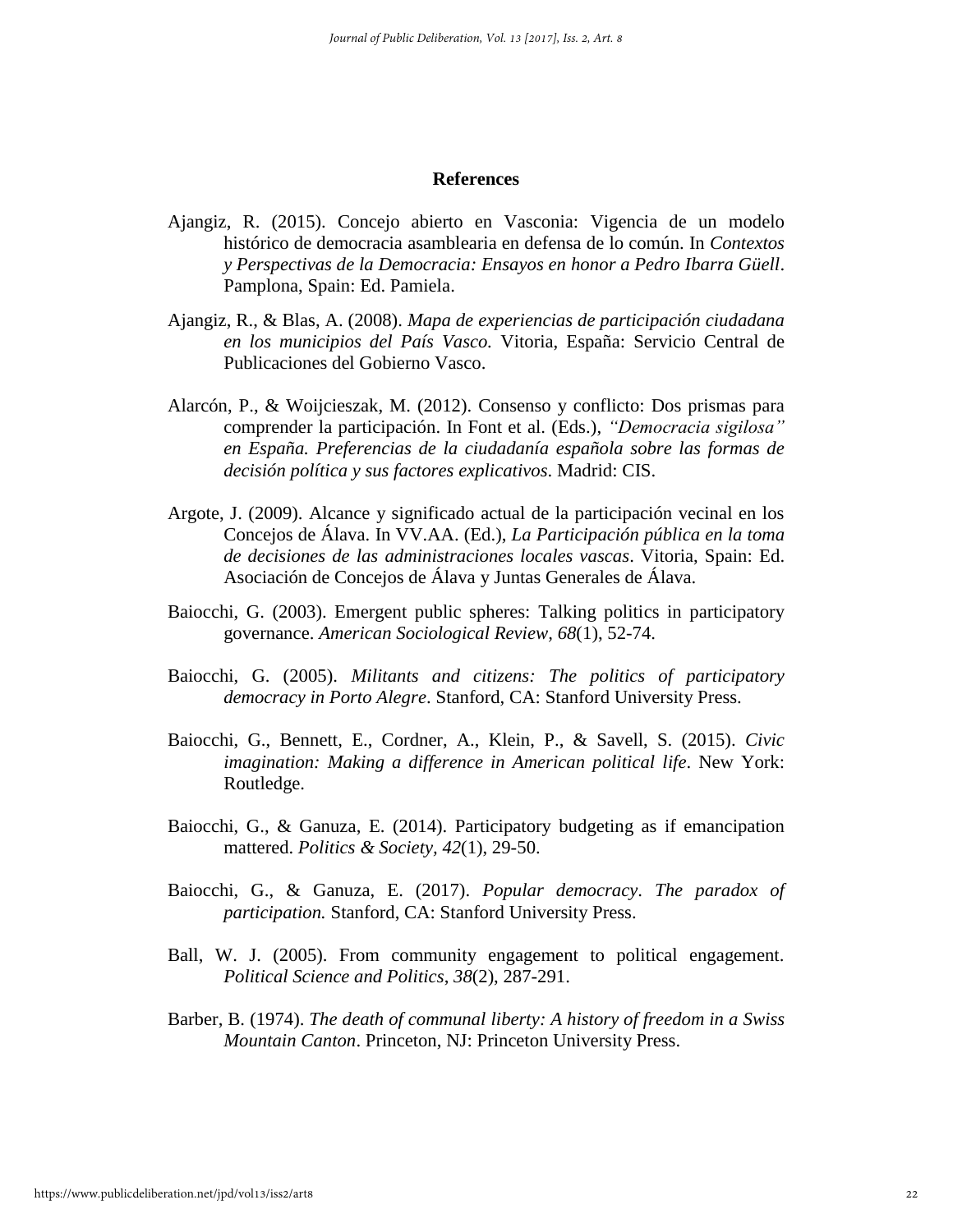- Beaud, S. (1996). L'usage de l'entretien en sciences sociales. Plaidoyer pour l'«entretien ethnographique». *Politix*, *9*(35), 226-257.
- Boltanski, L., & Thévenot, L. (1999). The sociology of critical capacity. *European Journal of Social Theory*, *2*(3), 359-377.
- Bourdieu, P. (2000). *La dominación masculina*. Barcelona: Editorial Anagrama.
- Bryan, F. (2010). *Real democracy: The New England town meeting and how it works*. Chicago: University of Chicago Press.
- Camarero, L., & Oliva, J. (1999). La ruralidad en la sociedad itinerante: Breve panorámica de la ruralidad vasca. *Inguruak*, *25*, 125-137.
- Chhotray, V. (2004). The negation of politics in participatory development projects, Kurnool, Andhra Pradesh. *Development and Change*, *35*(2), 327- 352.
- Dahl, R., & Tufte, E. (1973). *Size and democracy*. Stanford, CA: Stanford University Press.
- Eliasoph, N. (1997). "Close to home": The work of avoiding politics. *Theory and Society, 26*(5), 605-647.
- Eliasoph, N. (1998). *Avoiding politics: How Americans produce apathy in everyday life*. Cambridge, UK: Cambridge University Press.
- Eliasoph, N., & Lichterman, P. (2003). Culture in interaction. *American Journal of Sociology, 108*(4), 735-794.
- Font, J. (2001). *Ciudadanos y decisiones públicas*. Barcelona,: Ariel.
- Font, J., & Navarro, C. (2013). Personal experience and the evaluation of participatory instruments in Spanish cities. *Public Administration, 91*(3), 616-631.
- Font, J., Navarro, C. J., Wojcieszak, M., & Alarcón, P. (2012). *"Democracia sigilosa" en España. Preferencias de la ciudadanía española sobre las formas de decisión política y sus factores explicativos*. Madrid: CIS.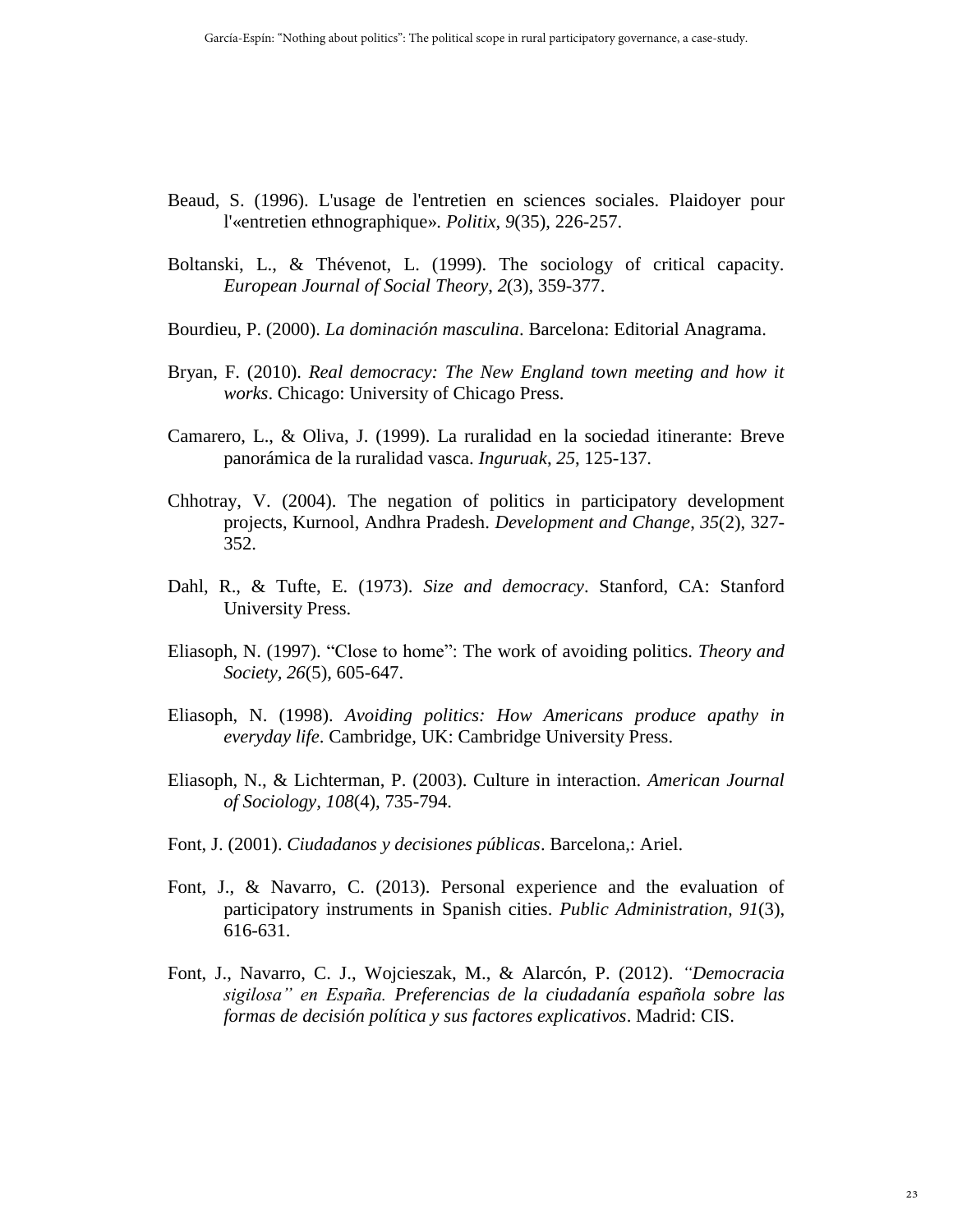- Funes, M. J. (1995). El asociacionismo y redefinición de los espacios políticos. *Revista de Estudios Políticos*, *89*, 299-311.
- Funes, M. J. (1999). *La salida del silencio. Movilizaciones por la paz en Euskadi, 1986-1998*. Madrid: Akal.
- Ganuza, E., & Francés, F. (2012). *El círculo virtuoso de la democracia: Los presupuestos participativos a debate*. Madrid: CIS.
- García-Espín, P., Ganuza, E., & De Marco, S. (2017). Assemblies, referendums or consultations? Social representations of citizen participation. *Revista Española de Investigaciones Sociológicas, 157*, 45-64.
- Goffman, E. (1979). *Relaciones en público: microestudios del orden público*. Madrid: Alianza Editorial.
- Hamidi, C. (2010). Catégorisations ethniques ordinaires et rapport au politique. *Presses de Sciences Po, 60*(4) .
- Hibbing, J., & Theiss-Morse, E. (2002). *Stealth democracy: Americans' beliefs about how government should work*. Cambridge, UK: Cambridge University Press.
- Hirschman, A. O. (1982). *Shifting involvements: Private interest and public action*. Princeton, NJ: Princeton University Press.
- Jeram, S., & Conversi, D. (2014). Deliberation and democracy at the end of armed conflict: Postconflict opportunities in the Basque Country. In J. Ugarriza, & D. Caluwaerts (Eds.), *Democratic deliberation in deeply divided societies.* Basingstoke, UK: Palgrave Macmillan.
- Jomini S. (2007). Media effects, selective exposure, and *Fahrenheit 9/11*. *Political Communication*, *24*(4), 415-432.
- Klingemann, H. (2014). Dissatisfied democrats: Evidence from old and new democracies. In R. Dalton & C. Welzel (Eds.), *The civic culture transformed: From allegiant to assertive citizens*. Cambridge, UK: Cambridge University Press.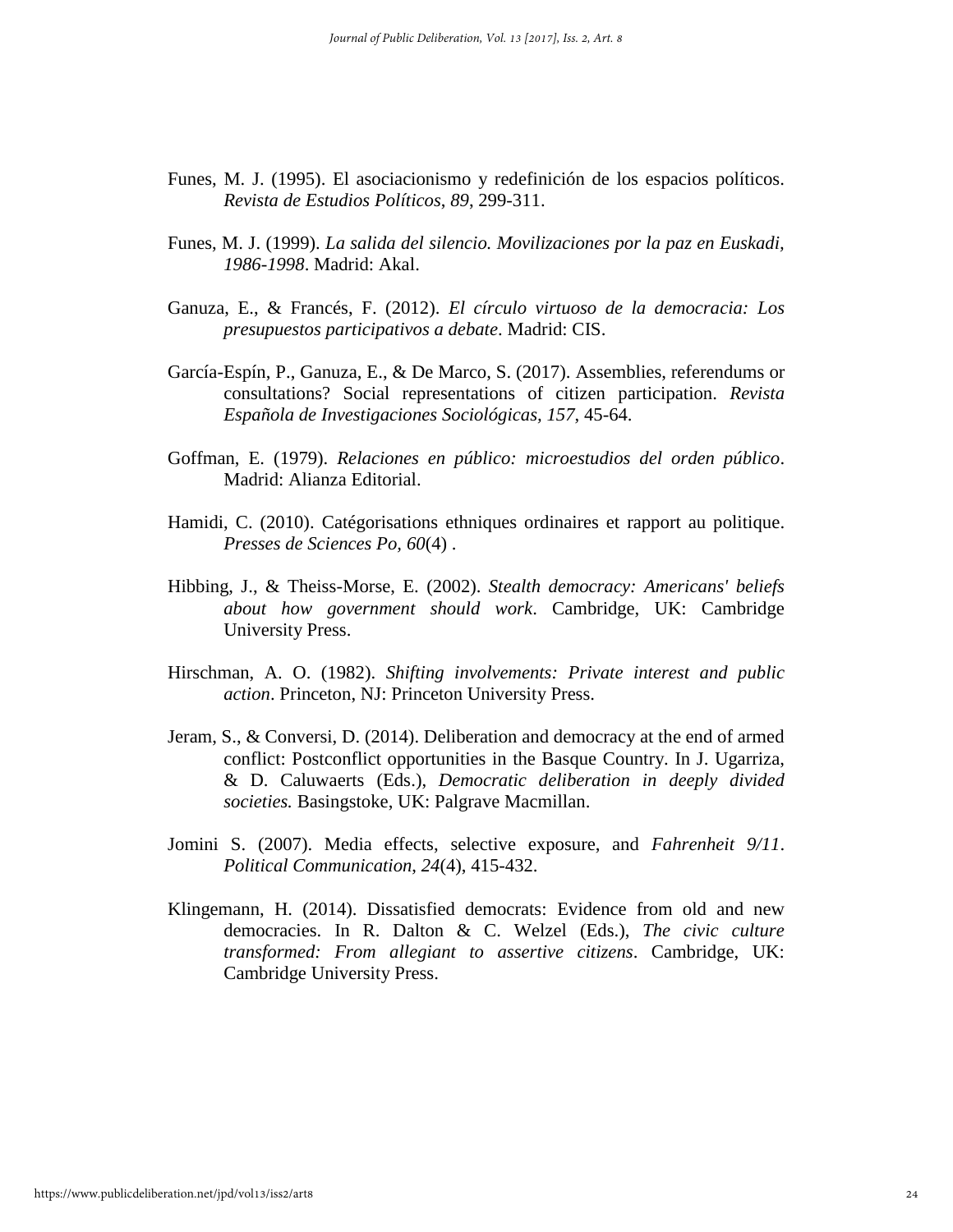- Kraft, M., & Clary, B. (1991). Citizen participation and the NIMBY syndrome: Public response to radioactive waste disposal. *The Western Political Quarterly, 44*(2), 299-328.
- Lecours, A. (2007). *Basque nationalism and the Spanish state*. Reno, NV: University of Nevada Press.
- Leonisio, R. (2015). Del triángulo al cuadrado. Aplicación de la teoría de los cleavages a la historia política vasca. *Historia Actual Online, 36*, 175-186.
- Llera, F. J., Leonisio, R., García, J., & Pérez, S. (2011). Las elecciones locales y forales de 2011: Bildu mueve el tablero y provoca una debacle socialista. *Cuadernos de Alzate*, *44*, 85-117.
- Luhtakallio, E. (2012). *Practicing democracy: Local activism and politics in France and Finland*. Basingstoke, UK: Palgrave McMillan.
- Luhtakallio, E., & Eliasoph, N. (2014). Ethnography of politics and political communication: Studies in Sociology and Political Science. In *The Oxford Handbook of Political Communication*. Oxford, UK: Oxford Handbooks Online.
- Mansbridge, J. (1983). *Beyond adversary democracy*. Chicago: University of Chicago Press.
- Marcus, G. (1995). Ethnography in/of the world system: The emergence of multisited ethnography. *Annual Review of Anthropology*, 95-117.
- Mutz, D. (2006). *Hearing the other side: Deliberative versus participatory democracy*. New York: Cambridge University Press.
- Navarro, C. (1999). *El sesgo participativo: Innovación democrática en municipios del Sur de Europa (1960-1995*). Madrid: Colección Politeya. Estudios de Política y Sociedad 13, CSIC.
- Orduña, E. (1994). *Democracia directa municipal, concejos y cabildos abiertos*. Madrid: Federación de Municipios y Provincias.
- Palacios, J. M., & Bárcena, I. (2012). Conflictos socio-ambientales, democracia y ciudadanía ecológica. Un análisis comparado entre las Comunidades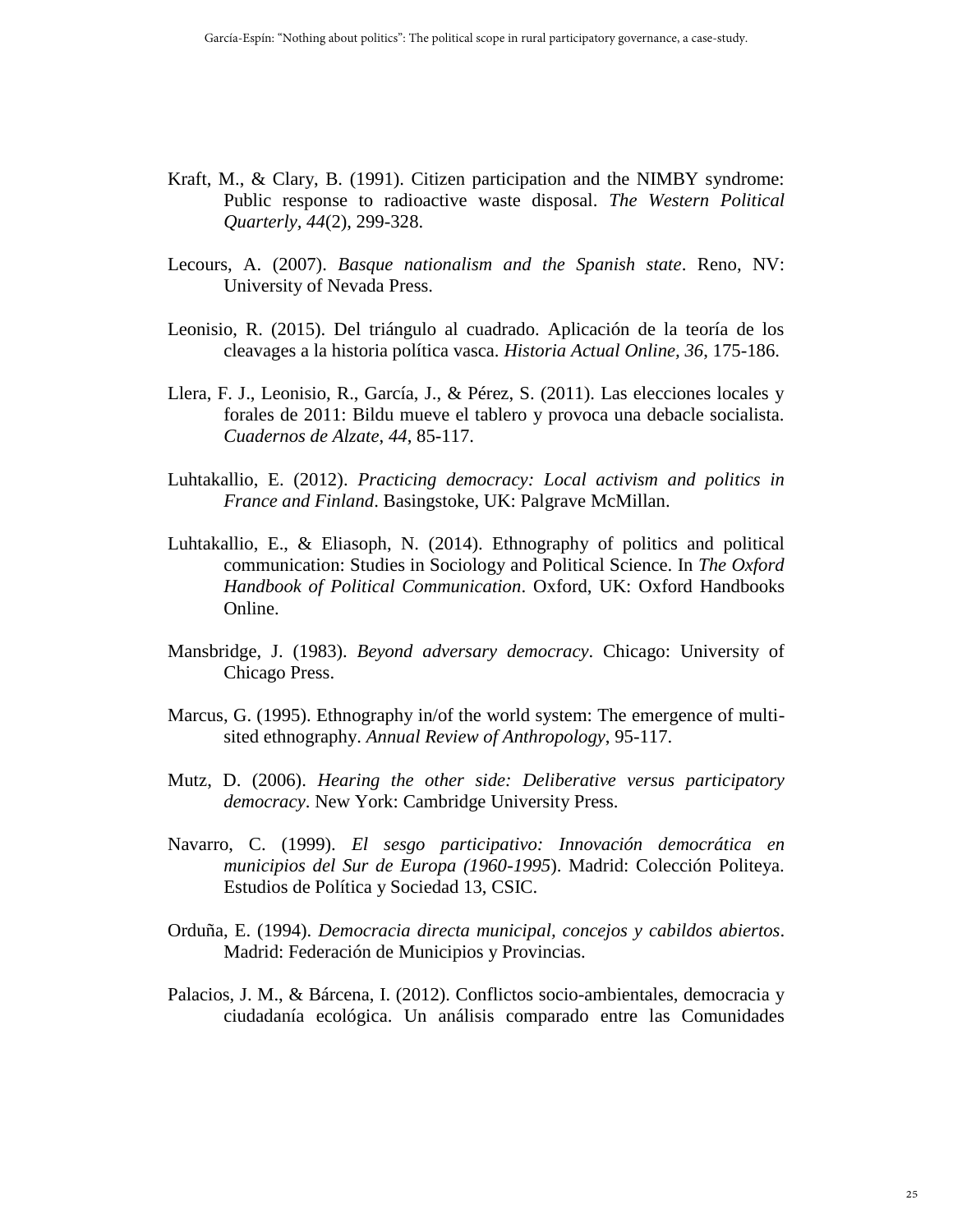Autónomas de Cataluña y el País Vasco. *Revista Española de Ciencia Política, 28*, 31-54.

- Polletta, F. (2014). Is participation without power good enough? Introduction to "Democracy now: Ethnographies of contemporary participation." *The Sociological Quarterly*, *55*(3), 453-466.
- Razquin, M. (2014). La reforma local en la Comunidad Autónoma del País Vasco: La necesidad perentoria de una Ley municipal de Euskadi. *Revista Vasca de Administración Pública, 99*, 2505-2526.
- Röcke, A. (2014). *Framing citizen participation: Participatory budgeting in France, Germany and the United Kingdom*. Basingstoke, UK: Palgrave Macmillan.
- Rosenberg, M. (1951). The meaning of politics in mass society. *Public Opinion Quarterly*, *15*(1), 5-15.
- Ruiz, E., & Galdós, R. (2002). Continuidad de la industria: Estructura y localización industrial en el País Vasco. *Ería: Revista Cuatrimestral de Geografía, 59*, 357-370.
- Seawright, J., & Gerring, J. (2008). Case selection techniques in case study research: A menu of qualitative and quantitative options. *Political Research Quarterly*, *61*(2), 294-308.
- Talpin, J. (2012). *Schools of democracy: How ordinary citizens (sometimes) become competent in participatory budgeting institutions*. Colchester, UK: ECPR Press.
- Tejerina, B. (2001). Protest cycle, political violence and social movements in the Basque Country. *Nations and Nationalism*, *7*(1), 39-57.
- Tilly, C. (1973). Do communities act? *Sociological Inquiry*, *43*(3‐4), 209-238.
- Tilly, C. (1976). Major forms of collective action in Western Europe 1500– 1975. *Theory and society*, *3*(3), 365-375.
- Torcal, M., & Montero, J. R. (2006). *Political disaffection in contemporary democracies: Social capital, institutions and politics*. London & New York: Routledge.